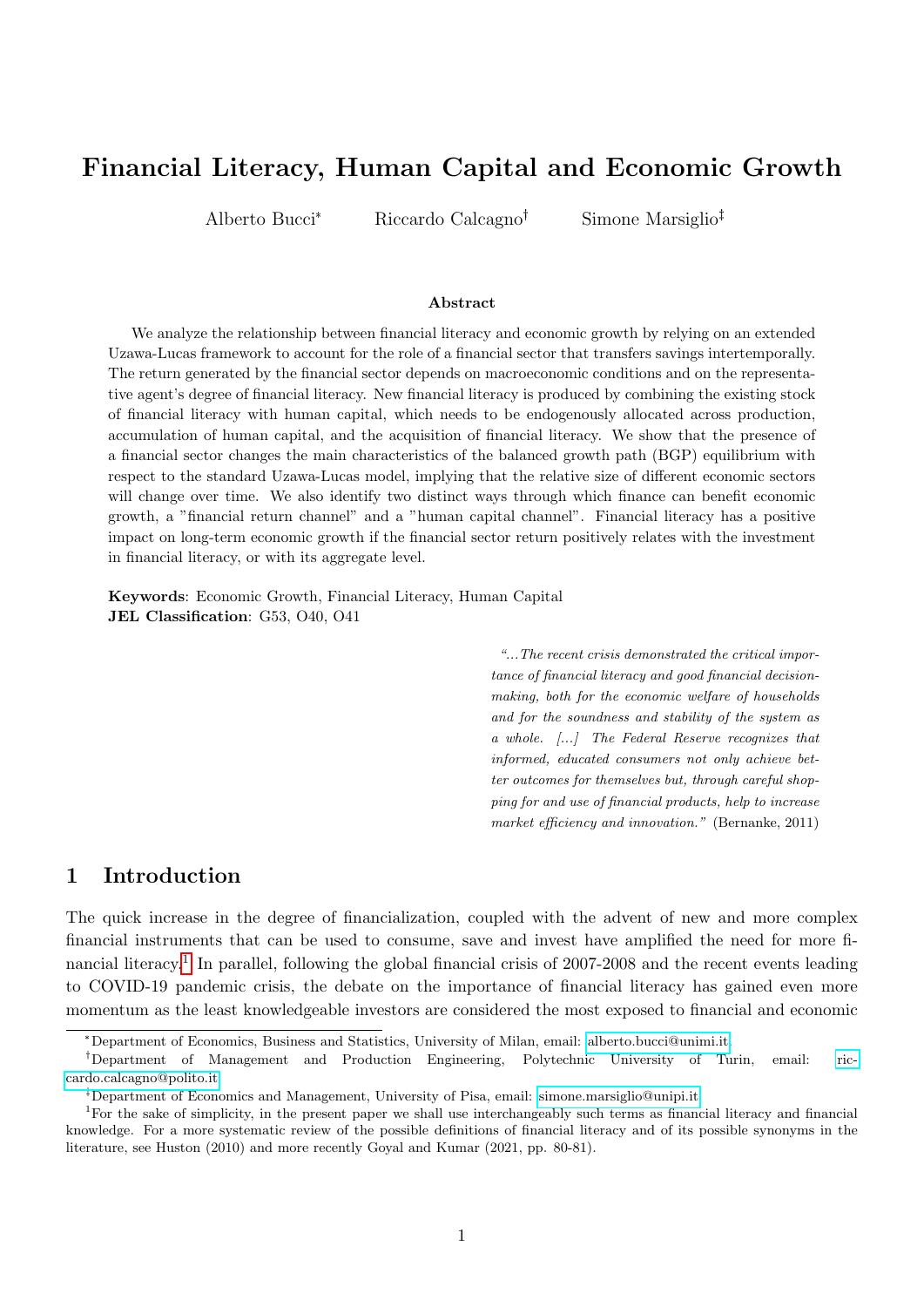crunches.[2](#page-0-0) Moreover, financial market liberalizations and policy reforms aimed at promoting retirement savings through private pension funds and individual retirement accounts have caused an ongoing shift in decision-making responsibility away from governments, institutions and employers towards private individuals. The importance of a sufficient level of financial literacy for individuals and households to take wiser decisions in various domains is by now widely recognized.<sup>[3](#page-0-0)</sup>

While the microeconomic literature has already reached a wide consensus on the importance of financial literacy, so far fewer contributions have investigated the possible macroeconomic effects of a population becoming more financially literate. In particular, to our knowledge there is no thorough theoretical work analyzing, within a dynamic setting, the impact that financial literacy can have on equilibrium economic growth in the very long-run. The present paper aims at filling this important gap in the existing macroeconomic literature.

At the macroeconomic level, existing analyses of the impact of financial literacy generally do not look at its effects on long-run economic growth.<sup>[4](#page-0-0)</sup> For instance, Ameriks et al.  $(2003)$ , Lusardi and Mitchell (2007), and Jappelli and Padula (2013) provide evidence of a positive link between financial literacy, saving decisions and wealth accumulation. According to Brown et al. (2016), those being more financially literate better understand new and complex financial products, and hence can more effectively protect themselves against longevity risk in retirement. By using a stochastic life-cycle model that endogenizes the decision to acquire financial knowledge, Lusardi et al. (2017) show that gaps in financial literacy amplify differences in wealth accumulation patterns and the consequent perpetuation in wealth inequality. More specifically, they find that 30-40% of US wealth-inequality can potentially be attributed to disparities in financial knowledge in the population. Along the same lines, Lo Prete (2013, 2018) tests how the ability to take advantage of different financial opportunities (measured by financial knowledge) may help reducing inequality across countries and over time.

Our paper aims to contribute to the theoretical debate on the macro-effects of financial literacy by analyzing the impact of this variable on long-run equilibrium economic growth. To do so, we extend the path-breaking Uzawa (1965) and Lucas (1988)'s two-sector human capital-based endogenous growth model with the addition of a financial sector that transfers savings intertemporally. We also provide the agents with the possibility to invest in financial literacy, to be interpreted as knowledge specific to the financial sector. This sector' efficiency depends on the macroeconomic conditions of the economy, and is therefore determined endogenously.

It is worth mentioning at this stage that, while financial literacy and human capital are not synonyms, they are strongly related to each other (Arrondel, 2018). Individuals can make use of relatively basic economic or mathematical concepts generally learned during their years of study to take appropriate financial decisions. With this in mind, our model builds on the idea that, like human capital, financial literacy is an

 ${}^{2}$ See, for example, Gerardi et al. (2010), Hasler et al. (2018), Brown et al. (2016a), Guiso and Viviano (2015). Feng et al. (2019), using a Bayesian two-part latent variable modelling approach, have identified the simultaneous impact of financial literacy on household debt and assets. They show that households with insufficient financial knowledge are more financially vulnerable because they are more likely both to have fewer assets and to choose high-cost unsecured debts that expose them more to potential financial constraints. By contrast, financial knowledge is found to enable individuals, among other things, to plan for wealth accumulation (Ameriks et al. 2003), to be more financially included (Grohmann et al. 2018), and to choose investments that are the most suitable for their own needs (Bianchi 2018).

<sup>3</sup>Several papers clearly document a positive correlation between (different measures of) financial literacy and better financial decisions. For example, people with higher levels of financial knowledge are more likely to participate in financial markets and to invest in stocks (Christelis et al. 2010; Yoong 2011; Van Rooij et al. 2011); have both better diversified portfolios (Guiso and Jappelli 2008; Von Gaudecker 2015), and portfolios yielding higher returns (Calvet et al., 2009); earn higher yields on deposit accounts (Deuflhard et al. 2019). Hsiao and Tsai (2018) provide evidence of a positive impact of financial knowledge on trading in leveraged derivative products, an important means of hedging financial risks in portfolios. Financial literates better perform in peer-to-peer lending markets (Chen et al. 2018) and choose mutual funds with lower fees (Hastings and Tejeda-Ashton, 2008).

<sup>&</sup>lt;sup>4</sup>A notable exception is represented by Greenwood and Jovanovic (1990), who were among the first to demonstrate that financial institutions that encourage financial knowledge (by producing and diffusing, for example, better information on firms) induce a more efficient allocation of capital investment, and therefore promote both financial development and economic growth in the long-run.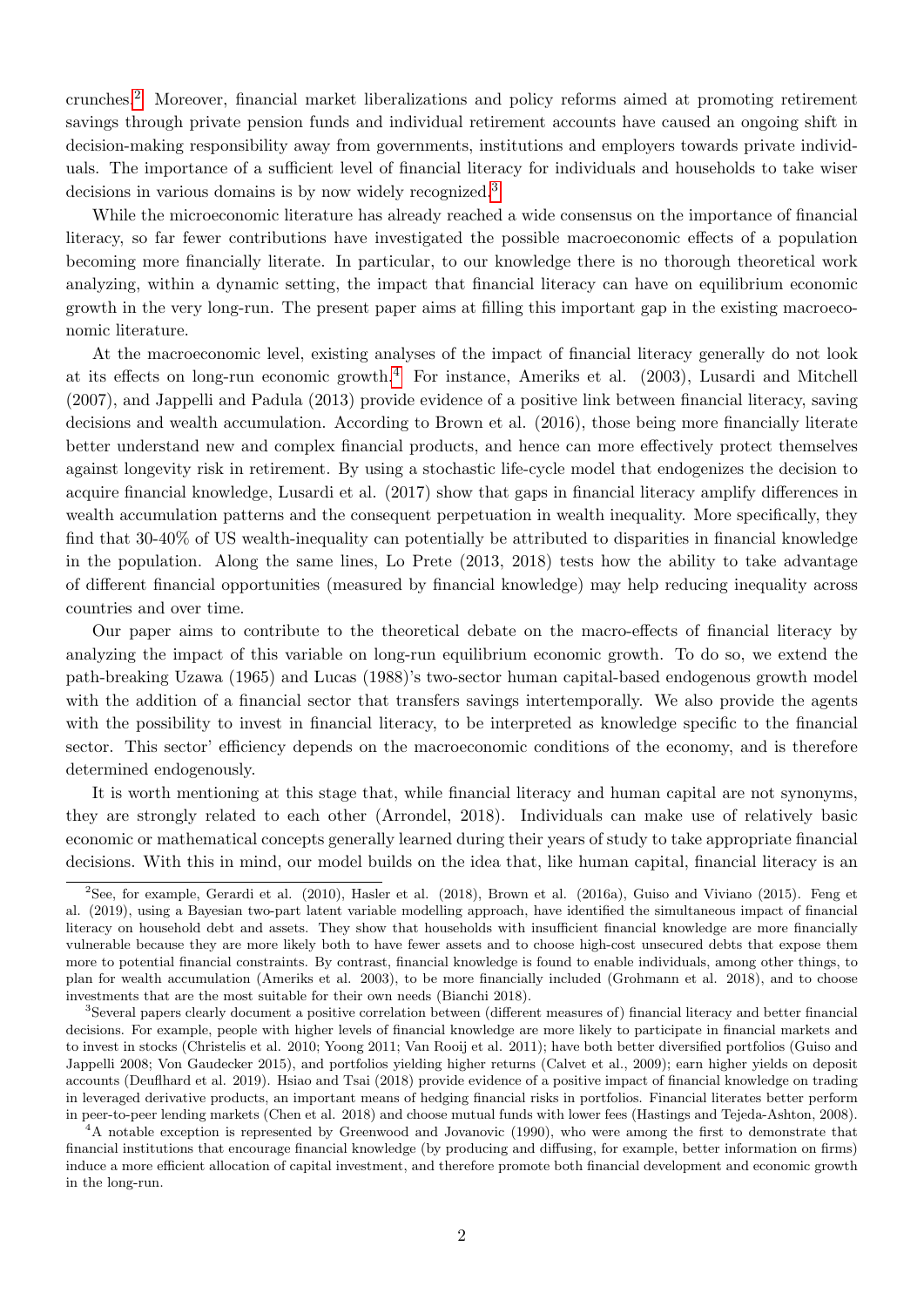intangible asset that forward-looking agents can accumulate over time. This explains why a macroeconomic theory of financial literacy needs to be embedded within the Uzawa-Lucas two-sector endogenous growth framework.

Two main assumptions characterize more precisely our model. The first is that financial literacy requires two inputs to be augmented: education – or human capital – and the stock of specialized financial knowledge already existing.[5](#page-0-0) We ground this hypothesis on the fact that several studies (e.g. Lusardi and Mitchell 2008; Cole et al., 2011) have already demonstrated that individuals with higher levels of education are the most likely to be financially literate. Moreover, investigations on the effect of human capital (education) on stock market participation show that college-educated are more likely to own stocks (Haliassos and Bertaut 1995; Campbell, 2006; Lusardi and de Bassa Scheresberg 2013). Cole and Shastry (2008) argue that one more year of schooling increases the probability of financial market participation by 7-8%. This result is consistent with the findings of Thomas and Spataro (2018), according to whom an increase in the number of years of schooling raises the probability of investing in the stock market through externalities or peer–effects. Looking a step further, empirical analyses on stock holding reveal that including controls for educational attainment does enhance the significance of the variable financial literacy (Van Rooij et al., 2011; Behrman et al., 2012; Lusardi and de Bassa Scheresberg, 2013). These findings emphasize the idea that general knowledge (education) and specialized knowledge (financial literacy) both contribute positively to effective financial decision-making. Mandell (2008) and Al-Bahrani et al. (2020) have demonstrated that the correlation between financial literacy and education is present at the early stages of the life-cycle, and that financial information is especially related to numeracy skills. Last but not least, the belief that financial knowledge may be self-productive (in the sense that greater initial financial knowledge contributes to enhance the efficiency with which new financial knowledge is obtained over time) has been suggested, among the first, by Delavande et al. (2008).<sup>[6](#page-0-0)</sup> Together, all these pieces of evidence clearly show that both the existing amount of financial knowledge and the number of man-hours purposely devoted to the production of new financial literacy in the form of human capital are two distinctive factors in the process of raising the degree of financial knowledge of a population.

The second key assumption of our model hinges on the idea that, at the macroeconomic level, the return on agents' savings may be influenced not only by the amount of their investment in financial literacy (as in Arrow, 1987; Jappelli and Padula, 2013; Lusardi et al., 2017) but also by their investment in human capital. To justify this hypothesis, it is worth mentioning here a recent work by Kim et al. (2016) who try to explain the tendency to maintain one's investment portfolio for very long periods of time, the so-called "investor inertia". Such phenomenon, by reducing the return on savings, is now universally interpreted as evidence of financial illiteracy among people. The authors build a life-cycle dynamic model where the time required to manage one's financial portfolio is traded-off with the time devoted to developing job-specific human capital. Following Arrow (1962) and Becker (1964), they posit that job-specific human capital is, in turn, accumulated through learning by doing. Using reasonable parameter values, their model is able to reproduce the same patterns of portfolio inertia across age groups suggested by existing empirical evidence. Two relevant features make our paper especially different from Kim et al. (2016)'s contribution. The first difference rests in the aim of the contribution. Whereas Kim et al. (2016) build their dynamic model (where human capital and financial literacy are introduced as two different endogenous forms of investment) with the objective of explaining investor inertia, our purpose is to shed light on the theoretical nexus between financial knowledge and education (human capital) and its role in eventually affecting the equilibrium economic growth rate of a country in the very long-run. As already said, to the best of our knowledge, we are the first to do this. The

 $5$ The OECD (2020) defines financial education as "...The process by which financial consumers/investors improve their understanding of financial products, concepts and risks and, through information, instruction and/or objective advice, develop the skills and confidence to become more aware of financial risks and opportunities, to make informed choices, to know where to go for help, and to take other effective actions to improve their financial wellbeing."

 $6$ Delavande et al. (2008, Eq. 4, p. 10) estimate a production function for financial knowledge using data from the US Cognitive Economic Survey.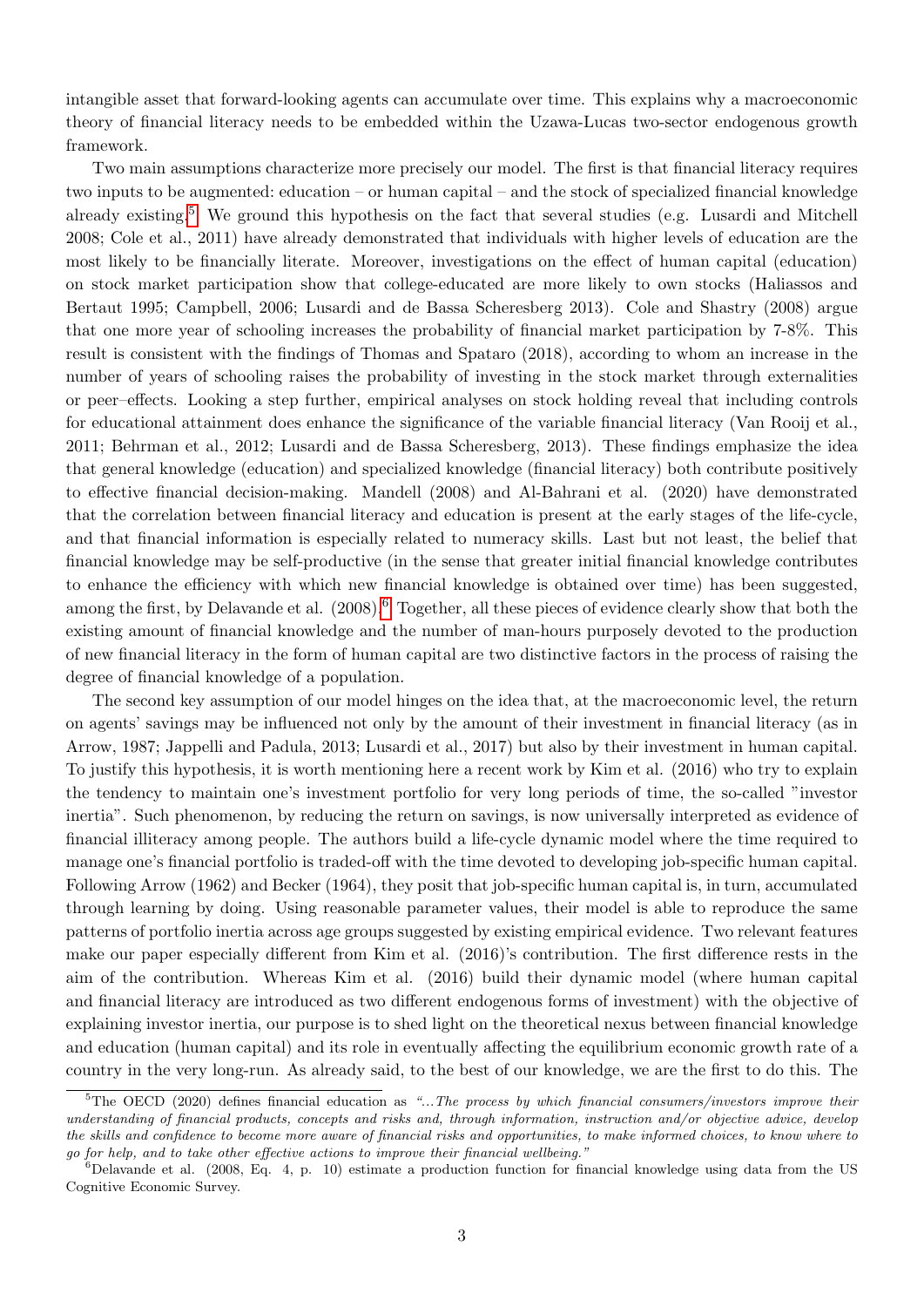second major difference has to do with the modelling of the process of investment in both human capital and financial literacy. Whereas Kim et al. (2016)'s notion of human capital is informed by the idea of jobspecific skills accumulated by working (as in Becker, 1964), in our paper human capital is not accumulated on the job, but rather by purposefully investing time (i.e., human capital in terms of man-hours) in this economic activity, which competes with other economic activities, (in particular with the accumulation of new financial knowledge and with the use of human capital for production purposes, as in Uzawa-Lucas) for the same scarce input (time). We do believe this is another significant novel feature of our contribution with respect to the existing literature. Thanks to this feature, our model emphasizes that, from a macroeconomic perspective, the investment in financial literacy ultimately gives rise to a dynamic cost/benefit trade-off. On the benefits side, a better level of financial knowledge permits households to obtain higher returns on their savings and/or asset holdings (as in Lusardi et al., 2017; Arrow, 1987; Jappelli and Padula 2013). On the cost side, the investment in financial literacy increases the opportunity cost of time for human capital accumulation (as in Kim et al., 2013). The consequences of this trade-off are crucial in our model and drive its main results.

Our analysis leads to the following findings. The first and most prominent one is that embedding a financial sector that transfers savings intertemporally in an otherwise standard Uzawa-Lucas model dramatically changes the main characteristics of this last setup. More in detail, the presence of a financial sector changes the long-term growth rate of the model-economy and the main characteristics of its balanced growth path (BGP) equilibrium with respect to Uzawa-Lucas. This implies that over time the relative size of different economic sectors will change, with physical capital growing faster than production and consumption, which in turn grow faster than human capital and the stock of financial literacy.

Moreover, we identify two distinct ways through which finance can benefit economic growth. The first operates through a change in the efficiency of the financial sector over time, and we define it as the "financial return channel". The second, the "human capital channel", works through a change in the rate at which human capital is ultimately accumulated. The "financial return" channel can be described as follows. The higher opportunity cost of time for human capital accumulation in the presence of a financial sector leads to a lower growth rate of human capital relatively to an analogous economy without the financial sector. Coeteris paribus, this lowers the rate of economic growth. At the same time, when the financial sector return is highly sensitive to the acquisition of new financial literacy, agents accumulate financial literacy and by doing so they can earn higher financial returns. If the financial sector is particularly effective in intertemporally transferring savings, this second effect more than compensates for the first diversion effect, leading the economic growth rate to exceed the one in a standard Uzawa-Lucas model. Alternatively, the "human capital" channel is relevant when the financial sector return depends very strongly on human capital, so that it becomes optimal to devote more time to general education than in the model without finance. The higher growth rate of human capital promotes economic growth.

Finally, we highlight the role of financial literacy in spurring long run economic growth. Acquiring new financial literacy per se does not amplify growth. Financial literacy has a positive impact on long-term growth if the return generated by the financial sector positively relates with the investment in financial literacy, or with its aggregate level.

The paper is structured as follows. In section 2 we introduce our endogenous growth framework. In section 3 we illustrate and discuss the main results of the analysis. In doing so, we shall focus on the longrun BGP equilibrium properties of the model and its growth rate. Section 4 compares the growth rate of our economy with the one in a standard Uzawa-Lucas model without a financial sector. Section 5 concludes and proposes possible paths for future research.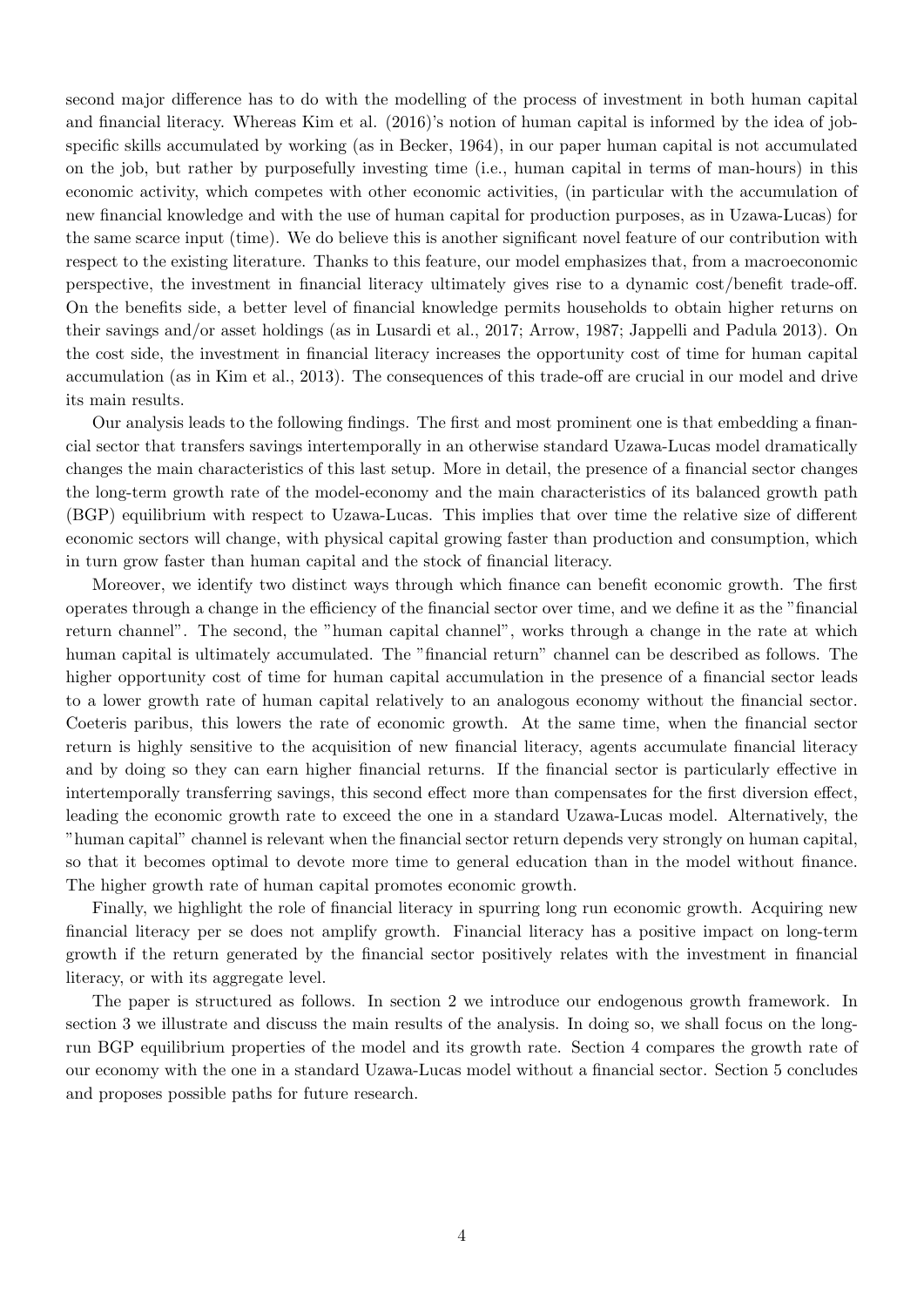## 2 The Model

We analyze a discrete-time endogenous growth model à-la Uzawa-Lucas (1988) extended for a financial sector. For the sake of simplicity, we abstract from population growth and capital depreciation.

The social planner seeks to maximize social welfare subject to the evolution of physical capital  $k_t$ , human capital  $h_t$  and financial literacy  $a_t$  by determining consumption  $c_t > 0$  and the shares of human capital to employ in the production of the final consumption good,  $0 < u_t < 1$  and in the accumulation of financial literacy,  $0 \leq \nu_t < 1$ .<sup>[7](#page-0-0)</sup> Social welfare is the infinite discounted sum of the instantaneous utilities, where  $\beta \in (0,1)$  denotes the discount factor. The representative agent's instantaneous utility function depends only on consumption and takes a logarithmic form,  $u(c_t) = \ln(c_t)$ .

The unique final consumption good is produced by employing physical capital and a share of human capital  $u_t$  determined endogenously, through a Cobb-Douglas technology:

<span id="page-4-0"></span>
$$
y_t = k_t^{\alpha} (u_t h_t)^{1-\alpha} \tag{1}
$$

where  $0 < \alpha < 1$  is the physical capital share, and output can be either consumed or saved and invested in physical capital accumulation.

Human capital formation depends on the remaining level of human capital not allocated to production of either the consumable good or financial literacy. New human capital is produced through a linear technology determining the accumulation of human capital as follows:

<span id="page-4-1"></span>
$$
h_{t+1} = b(1 - u_t - \nu_t)h_t
$$
\n(2)

where  $b > 1$  measures the productivity of education in human capital formation.

While human capital quantifies general skills (i.e., education, cognitive ability and numeracy skills), financial literacy measures knowledge and skills specific to the financial sector. Similarly to Kim et al. (2013), human capital plays an essential role in accumulating financial knowledge.<sup>[8](#page-0-0)</sup> Accordingly, we assume that financial literacy is produced by combining existing financial literacy and a share of human capital decided endogenously  $\nu_t$ . New financial knowledge is produced through a Cobb-Douglas technology (Delavande et al., 2008), determining the accumulation of financial literacy, as follows:

$$
a_{t+1} = (\nu_t h_t)^{1-\xi} a_t^{\xi}
$$
\n(3)

with  $0 \lt \xi \lt 1$  measuring the elasticity of financial literacy production with respect to its existing stock. The acquisition of new financial literacy therefore combines its existing stock with the allocated share of human capital,  $\nu_t h_t$ <sup>[9](#page-0-0)</sup> Different from human capital, financial literacy is not an input in the production of the final good and thus it has no effect on output (see  $(1)$ ).

Physical capital accumulation depends on saving augmented for the efficiency of the financial sector. The efficiency of the financial sector depends on macroeconomic conditions and in particular on income, human capital, and financial literacy, both in terms of stock and investment flow. The financial sector transfers intertemporally savings, and its efficiency determines how many units  $R > 0$  of saving are transferred to time  $t + 1$  for every unit of saving at time t. There exist several channels through which the financial sector

<sup>&</sup>lt;sup>7</sup>Few works have developed similar three-sector extensions of the Uzawa-Lucas model to account for the accumulation of knowledge (La Torre and Marsiglio, 2010; La Torre et al., 2015). Different from them, in our setting the third sector produces an output (i.e., financial literacy) which does not represent an input in the production of the consumption good.

<sup>8</sup>As in Kim et al. (2013), also in our model an activity pursuing personal financial wellbeing (i.e. portfolio management in their framework, the acquisition of financial knowledge in ours) costs time and effort otherwise dedicated to a productive activity (i.e. the accumulation of job-specific human capital via learning by doing in their model, the accumulation of productive human capital in ours).

<sup>9</sup>We abstract from other costly inputs potentially relevant in reality, such as professional advice, educational courses, books and magazines.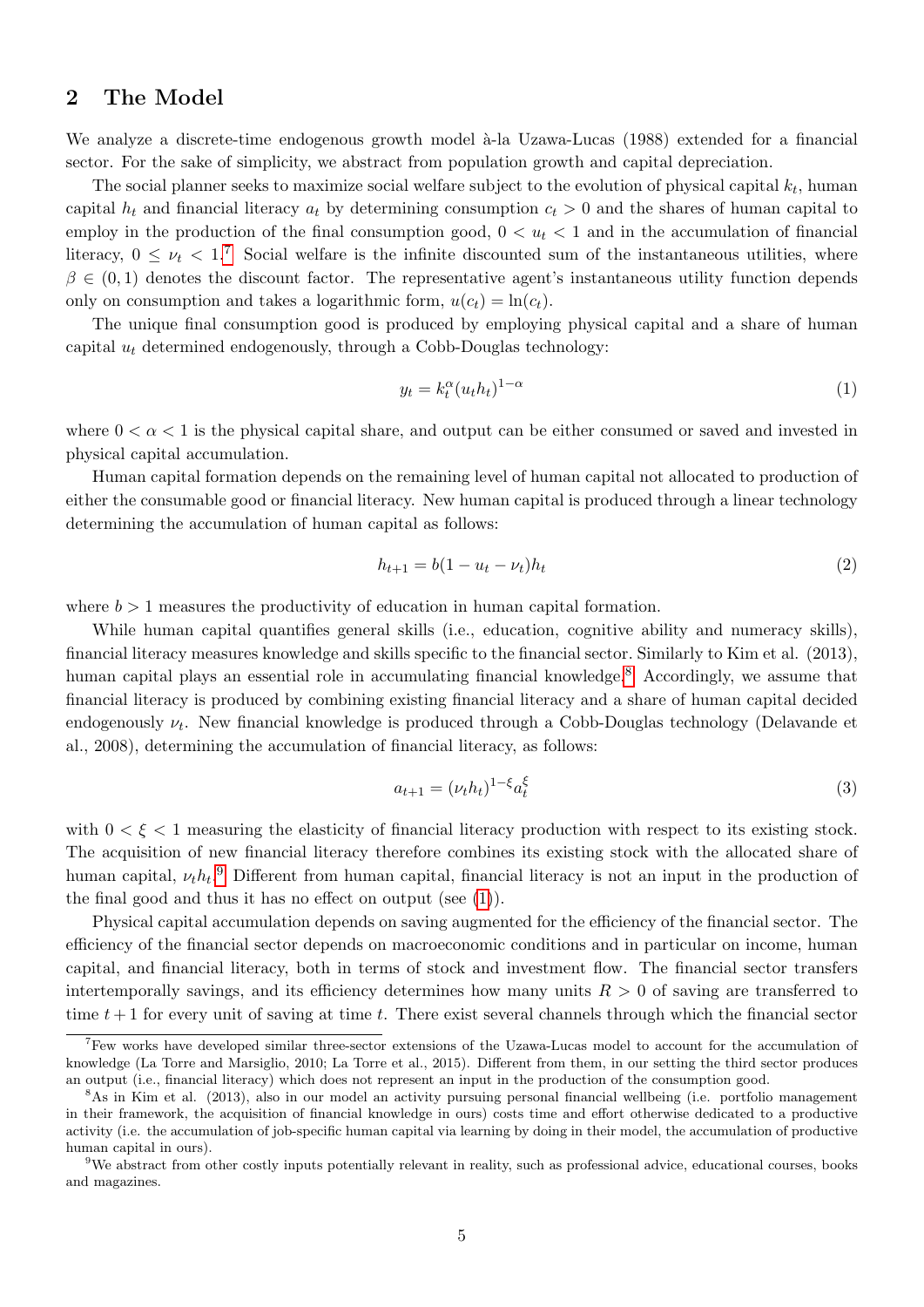affects the aggregate return on savings. Financial intermediaries are able to better funnel savings to firms (Pagano, 1993), allow agents to create diversified portfolios with higher expected returns (King and Levine, 1993), improve the access to education increasing the returns on investment (De Gregorio, 1996). All these theoretical explanations suggest that R could be higher than one, at least for some values  $(k_t, h_t, a_t, u_t, \nu_t)$ . At the same time, financial intermediaries drain resources away from physical capital accumulation, thereby reducing R. The return on savings may also depend on the aggregate level of financial literacy  $(a_t)$  and on the amount of financial knowledge accumulated during period t (i.e.  $\nu_t h_t$ ) because of the insight of Arrow (1987) (see also Lusardi et al., 2017, and Jappelli and Padula, 2013). Investors with higher degree of financial literacy are able to select better investment opportunities, and thereby obtain a higher return on their savings. Moreover, it has been shown empirically (Campbell, 2006, van Rooij et al. 2011) that financial literacy is positively associated to stock market participation. Since the stock market typically pays a premium over risk-free investment, higher stock market participation relates to higher return on savings. These findings suggest a positive relationship between knowledge specific to finance and the return on savings. At a macroeconomic level, the financial system allocates aggregated saving to the productive sector. If financial intermediaries improve the allocation of capital (Greenwood and Jovanovic, 1990), and increase the efficiency of investment (Bencivenga and Smith, 1991), a higher return on savings originates higher return on capital invested. For the moment, we do not take a stand concerning the drivers of the financial sector efficiency, and we allow R to depend on output  $y_t$  and on financial literacy, both in the form of stock  $a_t$  and flow  $\nu_t$ . Accordingly, we write  $R(y_t, a_t, \nu_t)$ . It follows that the dynamic evolution of physical capital reads as:

$$
k_{t+1} = R(y_t, a_t, \nu_t)(y_t - c_t),
$$

which, from  $(1)$ , can be also written as

<span id="page-5-0"></span>
$$
k_{t+1} = R(k_t, h_t, a_t, \nu_t, u_t)(y_t - c_t)
$$
\n<sup>(4)</sup>

We suppose that the financial sector gross return function  $R$  takes a standard neoclassical form, that is it is everywhere continuous and differentiable, strictly increasing and concave in all its arguments. Note that if  $R = 1$  for all vectors  $(k_t, h_t, a_t, v_t, u_t)$ , then our model reduces to a standard three-sector Uzawa-Lucas model (see for example La Torre et al., 2015). Equations [\(1\)](#page-4-0), [\(2\)](#page-4-1) and [\(4\)](#page-5-0) show that the allocation of a share  $\nu_t$  of human capital into financial knowledge involves a trade-off. On the benefits side, if R is positively related to  $\nu_t$ , higher  $\nu_t$  increases the return on capital invested and therefore increases the future stock of physical capital. On the cost side, higher  $\nu_t$  may reduce the amount of human capital that can be devoted to production,  $u_t$ , and to the acquisition of new human capital,  $1 - u_t - v_t$ .

Given the initial conditions  $k_0$ ,  $h_0$  and  $a_0$ , the social planner's problem can be summarized as follows:

<span id="page-5-1"></span>
$$
\max_{\{c_t, u_t, \nu_t\}_{t=0}^{\infty}} \sum_{t=0}^{\infty} \beta^t \ln(c_t)
$$
\n
$$
s.t. \quad k_{t+1} = R(k_t, h_t, a_t, u_t, \nu_t) (y_t - c_t)
$$
\n
$$
h_{t+1} = b(1 - u_t - \nu_t)h_t
$$
\n
$$
a_{t+1} = (\nu_t h_t)^{1-\xi} a_t^{\xi}
$$
\n
$$
k_0, h_0, a_0 > 0
$$
\n(5)

The above problem shows that the financial sector and financial literacy potentially play a crucial role in determining macroeconomic outcomes. In particular, the efficiency of the financial sector affects physical capital accumulation, and therefore production and consumption at equilibrium. The accumulation of financial literacy affects the dynamics of human capital, which is key to the determination of the long-run growth rate of the economy, as in the standard Uzawa-Lucas model.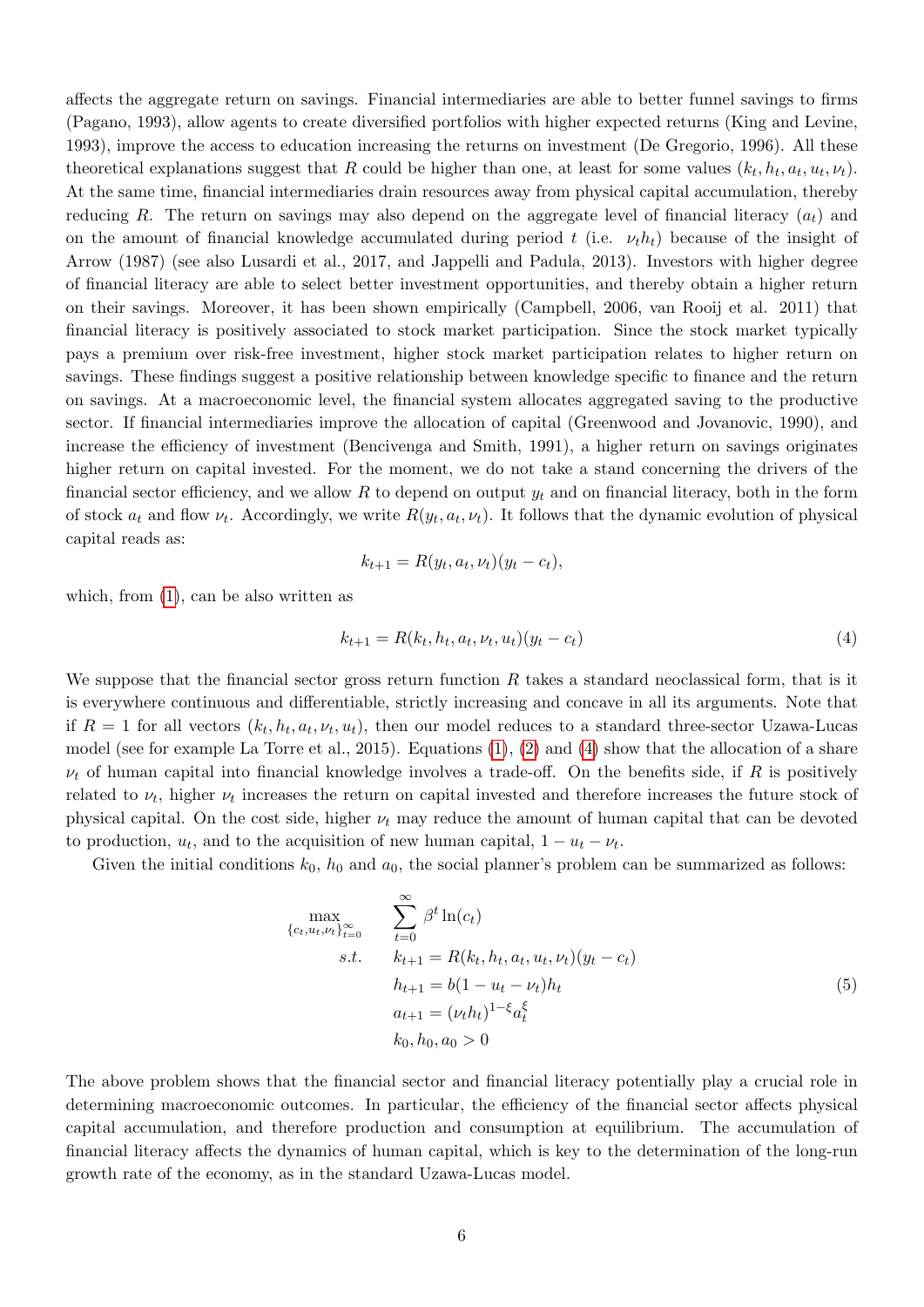## 3 The Long Run Equilibrium

The next proposition obtains a closed form solution of problem [\(5\)](#page-5-1).

**Proposition 1.** Let  $\varepsilon_{R,i} \geq 0$  with  $i = \{k, h, a, u, v\}$  denote the elasticity of the financial sector's return function R with respect to variable i. If  $\varepsilon_{R,k} \leq \frac{1-\alpha}{\beta}$  $\frac{-\alpha}{\beta}$  then:

1. The optimal policy rules for consumption  $c_t$ , for the share of human capital allocated respectively to the production of final good  $u_t$  and of new financial literacy  $\nu_t$  are given by:

<span id="page-6-1"></span>
$$
c_t = \frac{1 - \alpha \beta - \beta \varepsilon_{R,k}}{1 - \beta \varepsilon_{R,k}} k_t^{\alpha} \overline{u}^{1-\alpha} h_t^{1-\alpha}
$$
(6)

$$
u_t = \overline{u} = \frac{1 - \beta \Theta}{\Delta} \in (0, 1)
$$
\n<sup>(7)</sup>

$$
\nu_t = \overline{\nu} = \frac{1 - \beta \Theta}{\Delta} \frac{\varepsilon_{R,\nu} + \frac{\beta(1-\xi)}{1-\beta\xi}\varepsilon_{R,a}}{\varepsilon_{R,u} + \frac{1-\alpha}{\alpha\beta}(1-\beta\varepsilon_{R,k})} \in [0,1)
$$
\n(8)

where

<span id="page-6-0"></span>
$$
\Theta = \frac{1 - \alpha - \beta \varepsilon_{R,k} + \alpha \beta \left( \varepsilon_{R,k} + \varepsilon_{R,h} + \frac{\beta (1 - \xi)}{1 - \beta \xi} \varepsilon_{R,a} \right)}{1 - \alpha - \beta \varepsilon_{R,k} + \alpha \beta \left( \varepsilon_{R,k} + \varepsilon_{R,h} + \frac{\beta (1 - \xi)}{1 - \beta \xi} \varepsilon_{R,a} \right) + \alpha \beta (1 - \beta) \left( \varepsilon_{R,u} + \varepsilon_{R,\nu} - \varepsilon_{R,h} \right)}
$$
(9)

$$
\Delta = \frac{\varepsilon_{R,u} + \frac{1-\alpha}{\alpha\beta} \left(1 - \beta \varepsilon_{R,k}\right) + \varepsilon_{R,\nu} + \frac{\beta(1-\xi)}{1 - \beta \xi} \varepsilon_{R,a}}{\varepsilon_{R,u} + \frac{1-\alpha}{\alpha\beta} \left(1 - \beta \varepsilon_{R,k}\right)} \tag{10}
$$

The optimal share  $\bar{u}$  increases with  $\varepsilon_{R,u}$  and decreases with  $\varepsilon_{R,h}$ , while  $\bar{\nu}$  increases with  $\varepsilon_{R,\nu}$  and decreases with  $\varepsilon_{R,h}$ .

2. The optimal dynamics of physical capital  $k_{t+1}$ , human capital  $h_{t+1}$  and financial literacy  $a_{t+1}$  are:

<span id="page-6-2"></span>
$$
k_{t+1} = R \frac{\alpha \beta}{1 - \beta \varepsilon_{R,k}} k_t^{\alpha} \overline{u}^{1 - \alpha} h_t^{1 - \alpha}
$$
\n
$$
\tag{11}
$$

$$
h_{t+1} = b(1 - \overline{u} - \overline{\nu})h_t \tag{12}
$$

$$
a_{t+1} = \overline{\nu}^{1-\xi} h_t^{1-\xi} a_t^{\xi} \tag{13}
$$

Proposition 1 derives explicitly the optimal policy and the optimal dynamics of physical capital, human capital and financial literacy. For these dynamics to have a meaningful economic interpretation the elasticity of the financial sector's return with respect to physical capital  $\varepsilon_{R,k}$  needs to be sufficiently small,<sup>[10](#page-0-0)</sup> while no restrictions on the magnitude of other elasticities are required.<sup>[11](#page-0-0)</sup> The size of these elasticities plays a critical role in determining the optimal policy rules.

If the financial sector intertemporally transfers savings into physical capital one-to-one, then  $R = 1$  for all possible values of k, h, a, u,  $\nu$ , and all elasticities  $\varepsilon_{R,i}$  are equal to zero. The dynamics in Proposition 1 reduce to those in a standard Uzawa-Lucas model (see for example La Torre et al., 2015): the share of human capital devoted to production equals  $\overline{u} = 1 - \beta$ , and consumption  $c_t$  represents a fixed quota of production,  $c_t = (1 - \alpha \beta) y_t$ . When  $R = 1$  it is optimal not to invest in financial literacy  $(\overline{\nu} = 0)$ . Financial literacy does not contribute to the production of the final good, as in [\(1\)](#page-4-0) and therefore it generates no economic benefits. However, the acquisition of new financial literacy has a cost in so far it reduces the amount of human capital that can be allocated to production and to the accumulation of new human capital.

If  $R \neq 1$  for some values of k, h, a, u, and  $\nu$  then the financial sector and financial literacy affect the optimal policy rules and the macroeconomic outcomes both in the short run and in the long run. Some specific cases are interesting.

<sup>&</sup>lt;sup>10</sup>If the elasticity  $\varepsilon_{R,k} > \frac{1-\alpha\beta}{\beta}$  the solution of the model exhibits negative consumption. The condition  $\varepsilon_{R,k} \leq \frac{1-\alpha}{\beta} < \frac{1-\alpha\beta}{\beta}$ <br>is sufficient to ensure that  $\overline{u} > 0$ ,  $\overline{\nu} \geq 0$  and that  $\overline$ 

<sup>&</sup>lt;sup>11</sup>Recall that we have assumed the return function R takes a neoclassical form, so that all the elasticities  $\varepsilon_{R,i}$  are constant and non-negative.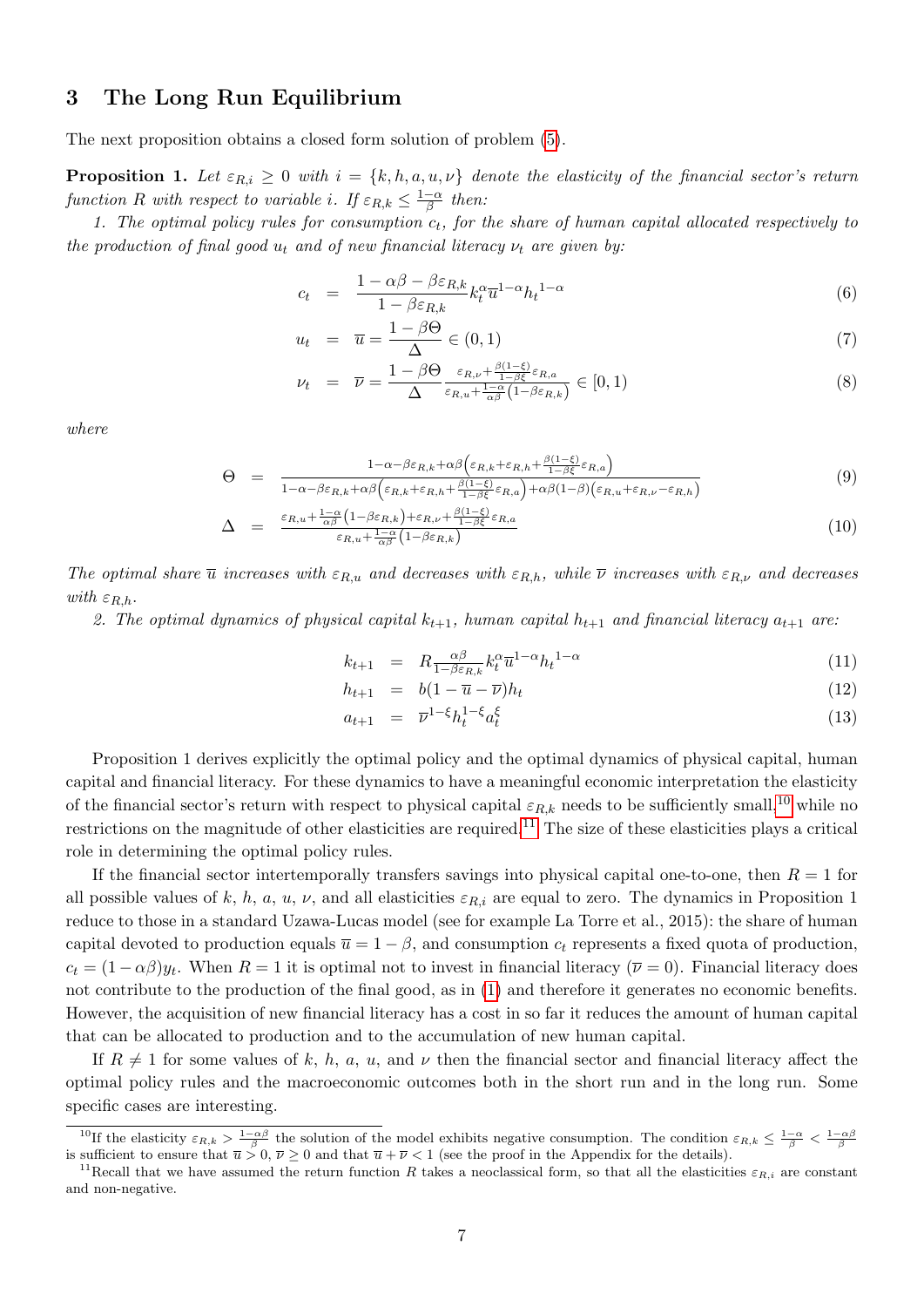If  $\varepsilon_{R,a} = \varepsilon_{R,\nu} = 0$  then financial literacy does not affect the financial sector return and  $\overline{\nu} = 0$ . When  $\varepsilon_{R,h} > \varepsilon_{R,u}$  (respectively,  $\varepsilon_{R,h} < \varepsilon_{R,u}$ ), we have that  $\Theta > 1$  (resp.  $\Theta < 1$ ) and  $\overline{u} < 1-\beta$  (resp.  $\overline{u} > 1-\beta$ ). If the return generated by the financial sector is relatively more sensitive to the existing stock of human capital than to the share of human capital devoted to production, then it is optimal to accumulate more human capital than in the standard Uzawa-Lucas model (and viceversa). The financial sector provides additional incentives to invest in general education, because a higher level of general education produces higher return on savings on the financial markets.

Another particular case worth discussing is  $\varepsilon_{R,u} + \varepsilon_{R,\nu} = \varepsilon_{R,h}$ . Under this condition we obtain  $\Theta = 1$ from [\(9\)](#page-6-0), and  $\overline{u}+\overline{\nu}=1-\beta$ .<sup>[12](#page-0-0)</sup> Therefore, (see [\(2\)](#page-4-1)), the growth rate of human capital equals  $b(1-\beta)$ , as in the standard Uzawa-Lucas setup and the presence of a financial sector does not affect the dynamics of human capital. This result holds irrespectively of the effect of financial literacy on the financial sector productivity, i.e. for any  $\varepsilon_{R,a} \geq 0$  and  $\varepsilon_{R,\overline{\nu}} \geq 0$ . The special case  $\varepsilon_{R,u} + \varepsilon_{R,\nu} = \varepsilon_{R,h}$  allows us to clarify the role of the existing level of financial literacy on the optimal allocation of resources. If  $\varepsilon_{R,u} + \varepsilon_{R,\nu} = \varepsilon_{R,h}$  and  $\varepsilon_{R,a} > 0$ it is optimal to allocate a quota of the existing human capital to the production of new financial literacy  $(\bar{\nu} > 0)$ , because higher knowledge specific to finance makes the financial sector more efficient. The quota of human capital devoted to production reduces correspondingly, so that the overall dynamics of human capital stays as in the standard Uzawa-Lucas model.

The comparative statics of the optimal allocation of human capital among production  $(\overline{u})$ , creation of new financial knowledge  $(\overline{\nu})$  and new human capital  $(1 - \overline{u} - \overline{\nu})$  are not always univocal. The unambiguous results reported in Proposition 1 have a natural interpretation. It is optimal to allocate a larger share of human capital to a certain activity, for example to the investment in new financial literacy, when the elasticity of the financial return function w.r. to such activity increases. Following the same logic, if the return on saving becomes relatively more sensitive to the existing stock of human capital ( $\varepsilon_{R,h}$  increases) then it is optimal to accumulate relatively more human capital (the sum  $\bar{u} + \bar{\nu}$  decreases).

We now characterize the long run steady state outcome of our economy, which is represented by a balanced growth path (BGP) equilibrium.

**Proposition 2.** Assume that  $b > \frac{1}{\beta \Theta'}$  and  $\varepsilon_{R,k} = 0$ , where

<span id="page-7-0"></span>
$$
\Theta' = \frac{1 - \alpha + \alpha \beta \left(\varepsilon_{R,h} + \frac{\beta(1-\xi)}{1-\beta \xi}\varepsilon_{R,a}\right)}{1 - \alpha + \alpha \beta \left(\varepsilon_{R,h} + \frac{\beta(1-\xi)}{1-\beta \xi}\varepsilon_{R,a}\right) + \alpha \beta (1-\beta) \left(\varepsilon_{R,u} + \varepsilon_{R,\nu} - \varepsilon_{R,h}\right)}\tag{14}
$$

Then along the BGP the shares of human capital allocated to production and to financial literacy accumulation are constant,

<span id="page-7-1"></span>
$$
\overline{u} = \frac{1 - \beta \Theta'}{\Delta'} \in (0, 1) \tag{15}
$$

$$
\overline{\nu} = \frac{1 - \beta \Theta'}{\Delta'} \frac{\varepsilon_{R,\nu} + \frac{\beta(1-\xi)}{1 - \beta \xi} \varepsilon_{R,a}}{\varepsilon_{R,u} + \frac{1 - \alpha}{\alpha \beta}} \in [0, 1)
$$
\n(16)

where

$$
\Delta' = \frac{\varepsilon_{R,u} + \frac{1-\alpha}{\alpha\beta} + \varepsilon_{R,\nu} + \frac{\beta(1-\xi)}{1-\beta\xi}\varepsilon_{R,a}}{\varepsilon_{R,u} + \frac{1-\alpha}{\alpha\beta}}
$$
(17)

while the growth rates of consumption  $(\gamma_c)$ , physical capital  $(\gamma_k)$ , human capital  $(\gamma_h)$ , financial literacy  $(\gamma_a)$ 

<sup>12</sup>See the proof of Proposition 1 for the latter equality.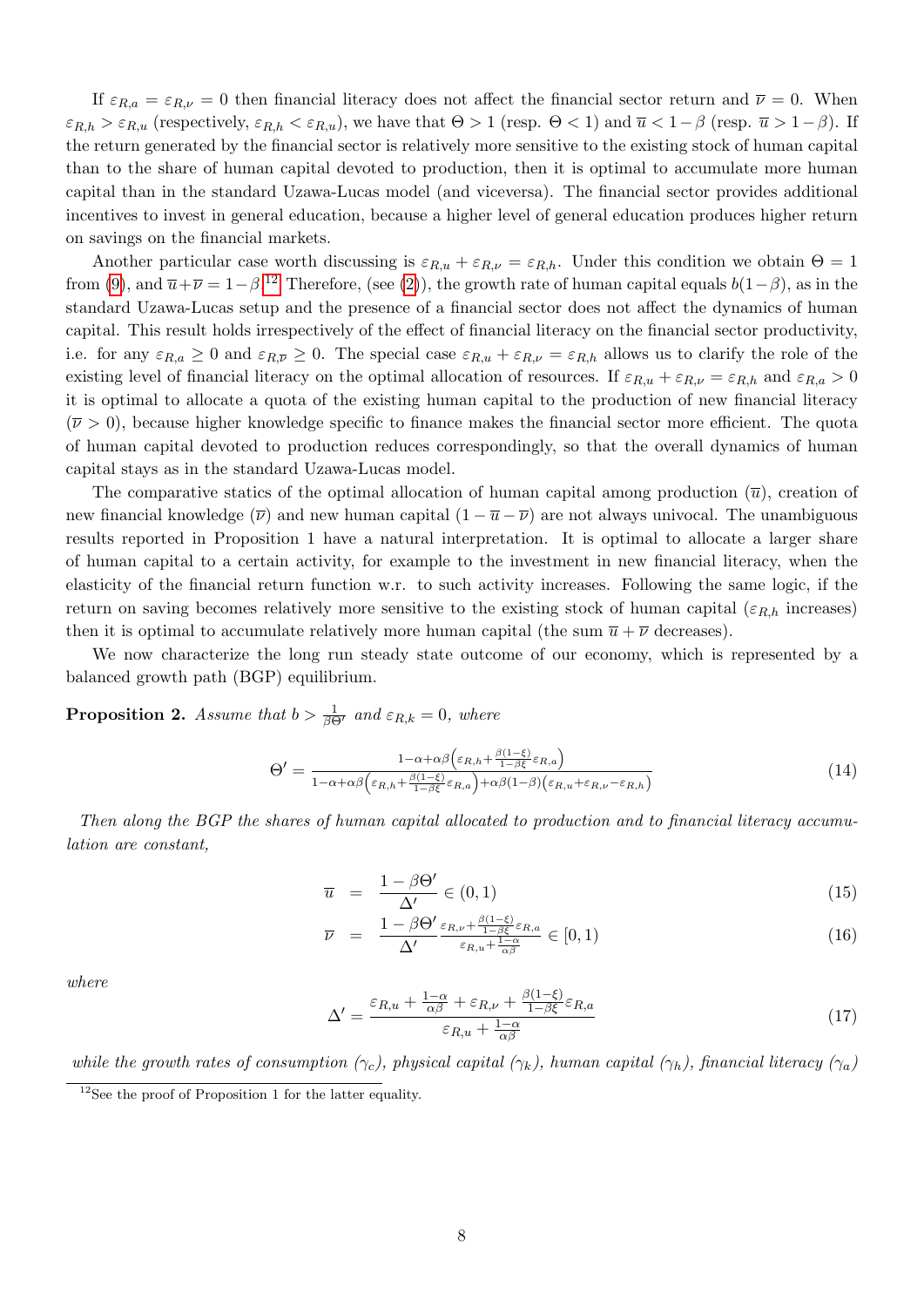and production  $(\gamma_y)$  are constant and given by:

<span id="page-8-0"></span>
$$
\gamma_h = \gamma_a = b\beta\Theta' - 1 > 0 \tag{18}
$$

$$
\gamma_k = (1 + \gamma_R)^{\frac{1}{1 - \alpha}} (1 + \gamma_h) - 1 > 0 \tag{19}
$$

$$
\gamma_y = \gamma_c = (1 + \gamma_R)^{\frac{\alpha}{1 - \alpha}} (1 + \gamma_h) - 1 > 0,\tag{20}
$$

where  $\gamma_R \geq 0$  is the growth rate of the financial sector return.

The growth rate of human capital  $\gamma_h$  increases with  $\varepsilon_{R,h}$  and decreases with  $\varepsilon_{R,u}$  and  $\varepsilon_{R,v}$ , while the effect of  $\varepsilon_{R,a}$  on  $\gamma_h$  is ambiguous:  $\gamma_h$  increases (decreases) with  $\varepsilon_{R,a}$  if  $\varepsilon_{R,u} + \varepsilon_{R,\nu} - \varepsilon_{R,h} > 0$  (< 0), while  $\gamma_h$  does not depend on  $\varepsilon_{R,a}$  if  $\varepsilon_{R,u} + \varepsilon_{R,\nu} - \varepsilon_{R,h} = 0$ .

Provided that the elasticity of the financial sector return with respect to physical capital is null (i.e.,  $\varepsilon_{R,k} = 0$ ), Proposition 2 explicitly determines the growth rate of the main variables along the BGP equilibrium. If the productivity of human capital in the creation of new human capital is large enough (i.e.,  $b > \frac{1}{\beta \Theta'}$ , then all state variables grow at a strictly positive and constant rate. The human capital allocation variables  $u_t$  and  $v_t$  instead are constant through time, as in Proposition 1. It is interesting to note that whenever the financial sector return is constant (i.e.,  $R = 1$  and  $\gamma_R = 0$ ) along the BGP physical and human capital, consumption, production and financial literacy all grow at the same common rate, given by [\(18\)](#page-8-0). If instead the financial sector return grows at a strictly positive rate, this introduces a wedge between the growth rates of the main variables of the model. Specifically, physical capital grows faster than production and consumption, which in turn grow faster than human capital and the stock of financial literacy. The fact that variables grow at different rates imply that over time the relative size of different economic sectors will change.

The comparative statics of the growth rate of human capital with respect to the financial sector return elasticities are intuitive. The higher the elasticity of the financial return to the existing stock of human capital  $\varepsilon_{R,h}$ , the higher the incentive to invest in new human capital, and the higher  $\gamma_h$ . Conversely, when the elasticities  $\varepsilon_{R,u}$  and  $\varepsilon_{R,\nu}$  increase it becomes optimal to devote a larger share of human capital in production and in the accumulation of new financial knowledge rather than in general knowledge so that  $\gamma_h$ decreases. If  $\varepsilon_{R,u} + \varepsilon_{R,\nu} = \varepsilon_{R,h}$ , then  $\Theta' = 1$  and the stock of human capital grows at the same rate as in a standard Uzawa-Lucas model without the financial sector, irrespectively of the size of the elasticity  $\varepsilon_{R,a}$ .

So far we have not been able to determine explicitly the growth rate of our economy,  $\gamma_u$  as this critically depends on  $\gamma_R$ , the growth rate of the financial sector return. In order to do so and to understand more clearly the determinants of long-term growth, we consider the following functional form for  $R$ :

$$
R_t = (u_t h_t)^{\varepsilon_u} (\nu_t h_t)^{\varepsilon_v} h_t^{\chi} a_t^{\varepsilon_a}
$$
  
= 
$$
\overline{u}^{\varepsilon_u} \overline{\nu}^{\varepsilon_v} h_t^{\varepsilon_u + \varepsilon_v + \chi} a_t^{\varepsilon_a}
$$
 (21)

where  $\varepsilon_i \geq 0$  denote the elasticities of R with respect to  $i = \{u, \nu, a\}$  respectively, and  $\varepsilon_h = \varepsilon_u + \varepsilon_v + \chi$ . By Proposition 2, along the BGP we have:

$$
\frac{R_t}{R_{t-1}} = 1 + \gamma_R = \frac{\overline{\nu}^{\varepsilon_\nu} \overline{u}^{\varepsilon_u} h_t^{\varepsilon_h} a_t^{\varepsilon_a}}{\overline{\nu}^{\varepsilon_\nu} \overline{u}^{\varepsilon_u} h_{t-1}^{\varepsilon_h} a_{t-1}^{\varepsilon_a}} = \left(\frac{h_t}{h_{t-1}}\right)^{\varepsilon_h} \left(\frac{a_t}{a_{t-1}}\right)^{\varepsilon_a} = (1 + \gamma_h)^{\varepsilon_h + \varepsilon_a}
$$

because  $\gamma_a = \gamma_h = b\beta\Theta' - 1$  (see [\(18\)](#page-8-0)). From [\(20\)](#page-8-0), the growth rate of output is given by:

$$
1+\gamma_y=\left(b\beta\Theta'\right)^{1+\frac{\alpha(\varepsilon_h+\varepsilon_a)}{1-\alpha}}
$$

with  $\Theta'$  as in [\(14\)](#page-7-0). Given that  $b > \frac{1}{\beta \Theta'}$ , we have that  $\gamma_y$  exceeds  $\gamma_h$ . The presence of a financial sector makes the output grow at a rate which is higher than the growth rate of human capital. This because the financial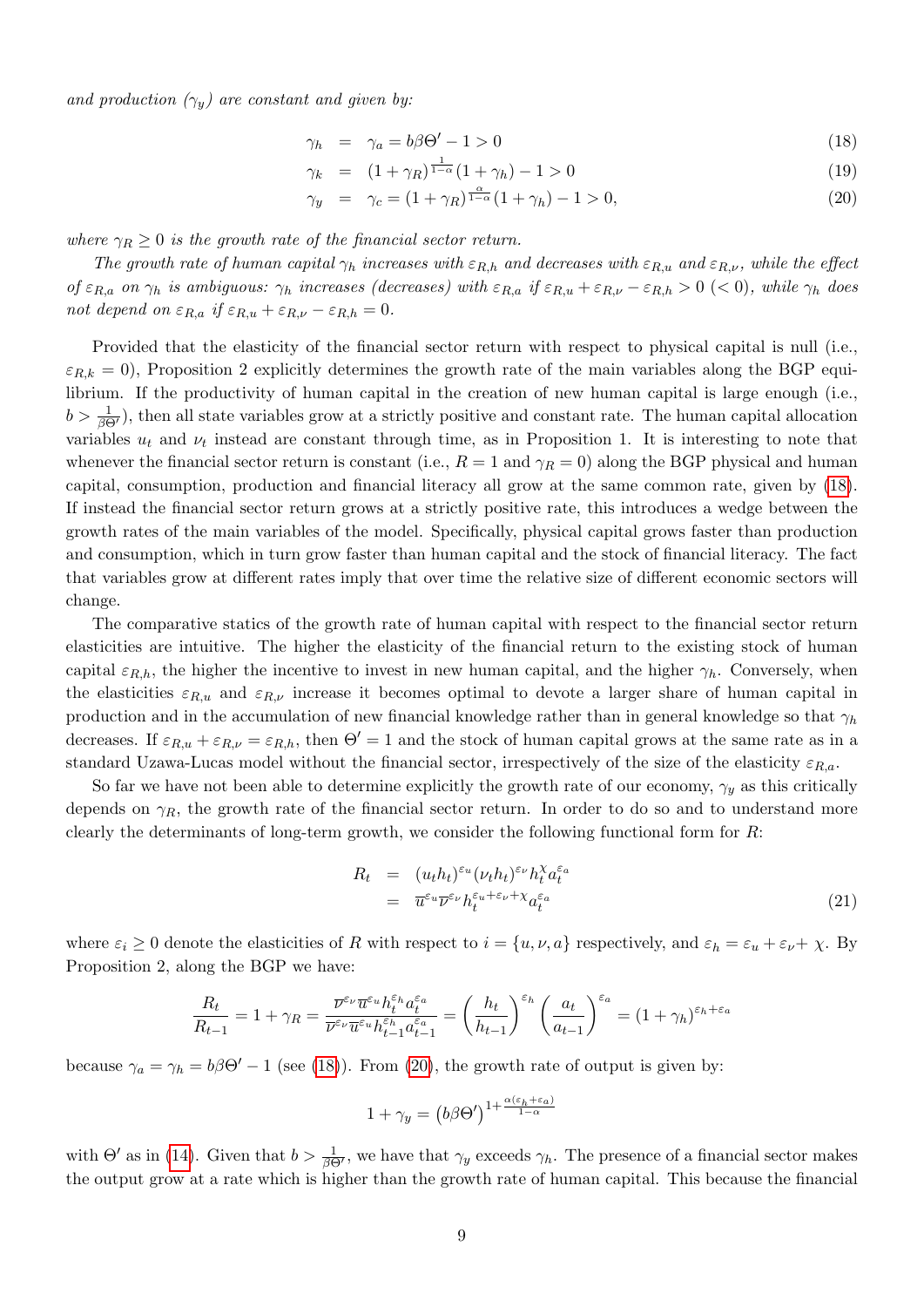industry generates a positive return by the intertemporal allocation of savings.[13](#page-0-0)

Moreover,

$$
1 + \gamma_y = (b\beta\Theta')^{1 + \frac{\alpha(\varepsilon_h + \varepsilon_a)}{1 - \alpha}} = \exp\left\{\ln\left((b\beta\Theta')^{1 + \frac{\alpha(\varepsilon_h + \varepsilon_a)}{1 - \alpha}}\right)\right\} = \exp\left\{\left(1 + \frac{\alpha(\varepsilon_h + \varepsilon_a)}{1 - \alpha}\right)\ln\left(b\beta\Theta'\right)\right\}
$$

$$
\frac{\partial\gamma_y}{\partial\varepsilon_h} = \exp\left\{\left(1 + \frac{\alpha(\varepsilon_h + \varepsilon_a)}{1 - \alpha}\right)\ln\left(b\beta\Theta'\right)\right\} \frac{\partial\left[\left(1 + \frac{\alpha(\varepsilon_h + \varepsilon_a)}{1 - \alpha}\right)\ln\left(b\beta\Theta'\right)\right]}{\partial\varepsilon_h}
$$

$$
= (b\beta\Theta')^{1 + \frac{\alpha(\varepsilon_h + \varepsilon_a)}{1 - \alpha}} \left(\frac{\alpha}{1 - \alpha}\ln\left(b\beta\Theta'\right) + \left(1 + \frac{\alpha(\varepsilon_h + \varepsilon_a)}{1 - \alpha}\right)\frac{1}{b\beta\Theta'}b\beta\frac{\partial\Theta'}{\partial\varepsilon_h}\right)
$$

$$
= (b\beta\Theta')^{1 + \frac{\alpha(\varepsilon_h + \varepsilon_a)}{1 - \alpha}} \left(\frac{\alpha}{1 - \alpha}\ln\left(b\beta\Theta'\right) + \left(1 + \frac{\alpha(\varepsilon_h + \varepsilon_a)}{1 - \alpha}\right)\frac{\partial\Theta'}{\partial\varepsilon_h}\right) > 0
$$

because  $b > \frac{1}{\beta \Theta}$  and  $\frac{\partial \Theta'}{\partial \varepsilon_h} > 0$ . Analogously,

$$
\frac{\partial \gamma_y}{\partial \varepsilon_a} = \exp\left\{ \left( 1 + \frac{\alpha(\varepsilon_h + \varepsilon_a)}{1 - \alpha} \right) \ln \left( b\beta \Theta' \right) \right\} \frac{\partial \left[ \left( 1 + \frac{\alpha(\varepsilon_h + \varepsilon_a)}{1 - \alpha} \right) \ln (b\beta \Theta') \right]}{\partial \varepsilon_a}
$$
\n
$$
= (b\beta \Theta')^{1 + \frac{\alpha(\varepsilon_h + \varepsilon_a)}{1 - \alpha}} \left( \frac{\alpha}{1 - \alpha} \ln \left( b\beta \Theta' \right) + \left( 1 + \frac{\alpha(\varepsilon_h + \varepsilon_a)}{1 - \alpha} \right) \frac{\partial \Theta'}{\partial \varepsilon_a} \right)
$$

whose sign depends on the sign of  $\frac{\partial \Theta'}{\partial \varepsilon_a}$ . If  $\varepsilon_{R,u} + \varepsilon_{R,\nu} = \varepsilon_{R,h}$ , then  $\frac{\partial \Theta'}{\partial \varepsilon_a} = 0$  and  $\gamma_y$  increases with  $\varepsilon_a$ . In other words, in the case  $\varepsilon_{R,u} + \varepsilon_{R,\nu} = \varepsilon_{R,h}$  a higher elasticity  $\varepsilon_a$  makes it optimal to devote more human capital to the creation of new financial knowledge, and to allocate less human capital to production. The level of financial literacy therefore grows more rapidly, and  $\gamma_R$  increases. Ultimately (see [\(20\)](#page-8-0)), also the rate of economic growth  $\gamma_y$  increases.

#### 4 The Role of the Financial Sector and of Financial Literacy

We now analyze the role of the financial sector and of financial literacy in determining long run macroeconomic outcomes. In particular, we compare our model results which those arising in a traditional Lucas-Uzawa framework without a financial sector. In order to make a meaningful comparison we consider that all structural parameters are the same across the two models, with the exception of those related to financial activities.

In a traditional Lucas-Uzawa setup R always equals one, so that all elasticities  $\varepsilon_{R,i}$  are null as well as the share of human capital devoted to financial literacy accumulation. Along the BGP state all variables grow at the same constant rate  $\gamma^{UL}$  and the share of human capital allotted to production  $\overline{u}^{UL}$  is constant (Lucas 1988):

<span id="page-9-0"></span>
$$
\gamma^{UL} = b\beta - 1 \tag{22}
$$

$$
\overline{u}^{UL} = 1 - \beta,\tag{23}
$$

The BGP is well defined, i.e.,  $\gamma^{UL} > 0$  and  $0 < \overline{u}^{UL} < 1$ , whenever  $b > \frac{1}{\beta}$  (see La Torre et al., 2015). Note that such a condition does not necessarily ensure sustained growth in our financial-sector-extended model (see [\(18\)](#page-8-0) and [\(20\)](#page-8-0)). Therefore, in the following we shall restrict our analysis to the parameter region  $b > \max\{\frac{1}{\beta\Theta'}, \frac{1}{\beta}$  $\frac{1}{\beta}$ . Under this condition, both frameworks are characterized by endogenous growth and their

<sup>&</sup>lt;sup>13</sup>Notice that the difference  $\gamma_y - \gamma_h$  increases with  $\alpha$ , the elasticity of output to physical capital. The financial sector pushes economic growth through the increased accumulation of physical capital, by converting savings into investments.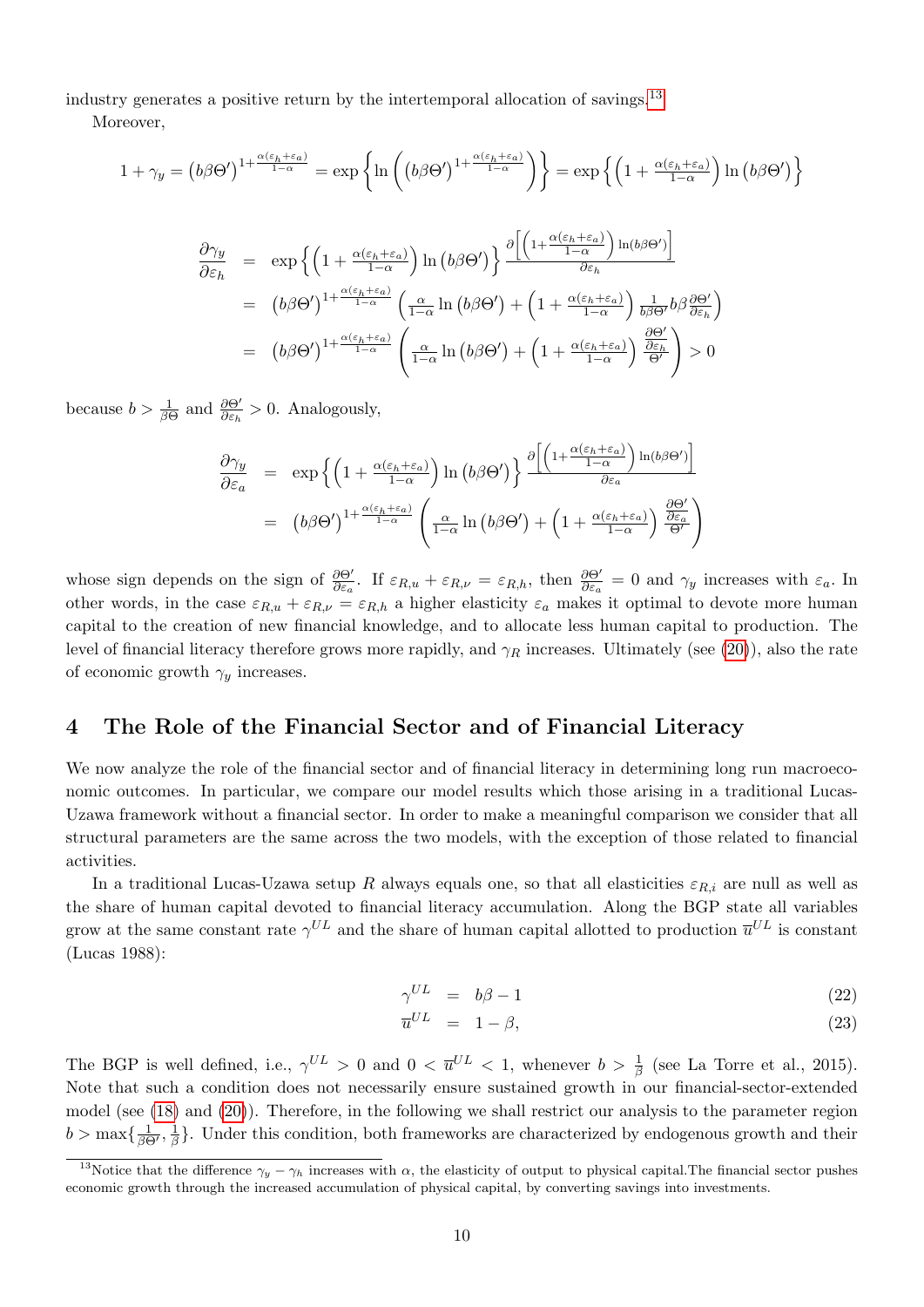BGP is well defined. For easiness of comparison we also assume that the productivity of education in human capital formation b is the same across the two setups. The next proposition compares the growth rates in our framework and in a traditional Uzawa-Lucas one.

<span id="page-10-0"></span>**Proposition 3.** Consider an Uzawa-Lucas framework with  $\gamma^{UL}$  as in [\(22\)](#page-9-0) and  $\overline{u}^{UL}$  as in [\(23\)](#page-9-0), and our model described in [\(5\)](#page-5-1). Assume that  $b > \max\{\frac{1}{\beta \Theta}, \frac{1}{\beta}\}$  $\frac{1}{\beta} \}$  is the same in the two setups. Then along the BGP the following results hold:

(i) If  $\varepsilon_{R,u} + \varepsilon_{R,\nu} \geq \varepsilon_{R,h}$  then  $\gamma_h \leq \gamma^{UL}$  and  $\gamma_y \geq \gamma^{UL}$  provided that  $1 + \gamma_R \geq (\frac{1}{\Theta'})^{\frac{1-\alpha}{\alpha}}$ ;

(ii) If  $\varepsilon_{R,u} + \varepsilon_{R,v} < \varepsilon_{R,h}$  then  $\gamma_h > \gamma^{UL}$  and  $\gamma_u > \gamma^{UL}$ .

Proposition [3](#page-10-0) states that the size of the elasticities of the financial sector's return with respect to the human capital stock and its allocation determines whether finance can benefit economic growth. Specifically, it identifies two distinct channels through which this may occur, described respectively by points (i) and (ii) in Proposition [3.](#page-10-0)

When  $\varepsilon_{R,u}+\varepsilon_{R,v}\geq \varepsilon_{R,h}$  (point (i)) the beneficial effect of finance on growth occurs through the "financial" return channel". In this case the financial sector return depends more strongly on financial literacy formation (and production efforts) than on the accumulation of human capital. This makes convenient to devote less time to education, relatively to an analogous economy without the financial sector, leading to a lower growth rate of human capital  $\gamma_h$  and potentially to a lower rate of growth  $\gamma_y$ . However, if the financial sector is particularly effective in intertemporally transferring savings, it can more than compensate for such financial-literacy-related diversion effect, leading the economic growth rate to exceed the one in the standard Uzawa-Lucas model. More precisely, if the growth rate of the financial sector return is sufficiently high (i.e.,  $1 + \gamma_R \geq (\frac{1}{\Theta'})^{\frac{1-\alpha}{\alpha}} > 1$ , then the increase in effectiveness of the intertemporal transfer of saving may more than compensate for the detrimental effects induced by the lower human capital accumulation. If this is the case the growth rate of the economy exceeds the one that would be achieved without finance.

Instead, when  $\varepsilon_{R,u}+\varepsilon_{R,v} < \varepsilon_{R,h}$  (point (ii)) the presence of a financial sector, together with the possibility to accumulate financial literacy, generate beneficial effects on growth through the "human capital channel". In this case the financial sector's return depends very strongly on human capital so that it is convenient to devote more time to education than in the model without finance. This in turn leads to a growth rate of human capital higher than in the standard Uzawa-Lucas setup. The high(er) rate of human capital growth promotes economic growth, independently of the accumulation of financial literacy.

In order to get a better sense of these two effects and to clarify the role played by financial literacy, let us consider a simplified return function for the financial sector. In particular, suppose that  $\varepsilon_{R,u} = 0$  and  $\varepsilon_{R,a} = 0$ , so that R depends only on  $\nu$  and  $h^{14}$  $h^{14}$  $h^{14}$ 

If  $\varepsilon_{R,\nu} \geq \varepsilon_{R,h} > 0$ , from [\(16\)](#page-7-1) we have that  $\overline{\nu} > 0$ . Compared to the standard Uzawa-Lucas setup, the presence of a financial sector lowers the share of human capital devoted to production and induces to invest in financial literacy. The investment in financial literacy exactly offsets the reduction in  $\bar{u}$  when  $\varepsilon_{R,\nu} = \varepsilon_{R,h}$ .<sup>[15](#page-0-0)</sup> If  $\varepsilon_{R,\nu} > \varepsilon_{R,h}$  the investment in financial literacy diverts resources away from human capital formation.<sup>[16](#page-0-0)</sup> As the human capital stock grows in every period  $(1 - \overline{u} - \overline{\nu} > 0)$ , also the financial sector return increases,  $\gamma_R > 0$ . If the rate of growth  $\gamma_R$  is sufficiently high, then the additional resources generated by the financial sector more than compensate the negative effect due to a lower human capital growth. In this case, the growth rate of the economy is higher than in Uzawa-Lucas. The investment in financial literacy is the key driver of higher economic growth because it increases the return generated by financial sector (the "financial return" channel).

If  $\varepsilon_{R,\nu} < \varepsilon_{R,h}$ , then human capital grows at a higher rate than in the otherwise identical model without financial sector (by Proposition [3](#page-10-0) (ii)). In this case the share of human capital devoted to education

<sup>&</sup>lt;sup>14</sup>Recall that the results in Proposition 2 and Proposition 3 hold with  $\varepsilon_{R,k} = 0$ .

 $15$ This is because, by Proposition [3,](#page-10-0) the rate of growth of human capital is the same across the two models, which is the case only if the sum  $\overline{u} + \overline{\nu}$  stays the same as in Uzawa-Lucas.

<sup>&</sup>lt;sup>16</sup>In this case  $\overline{u} + \overline{\nu}$  is larger and the growth rate of human capital is lower than in Uzawa-Lucas.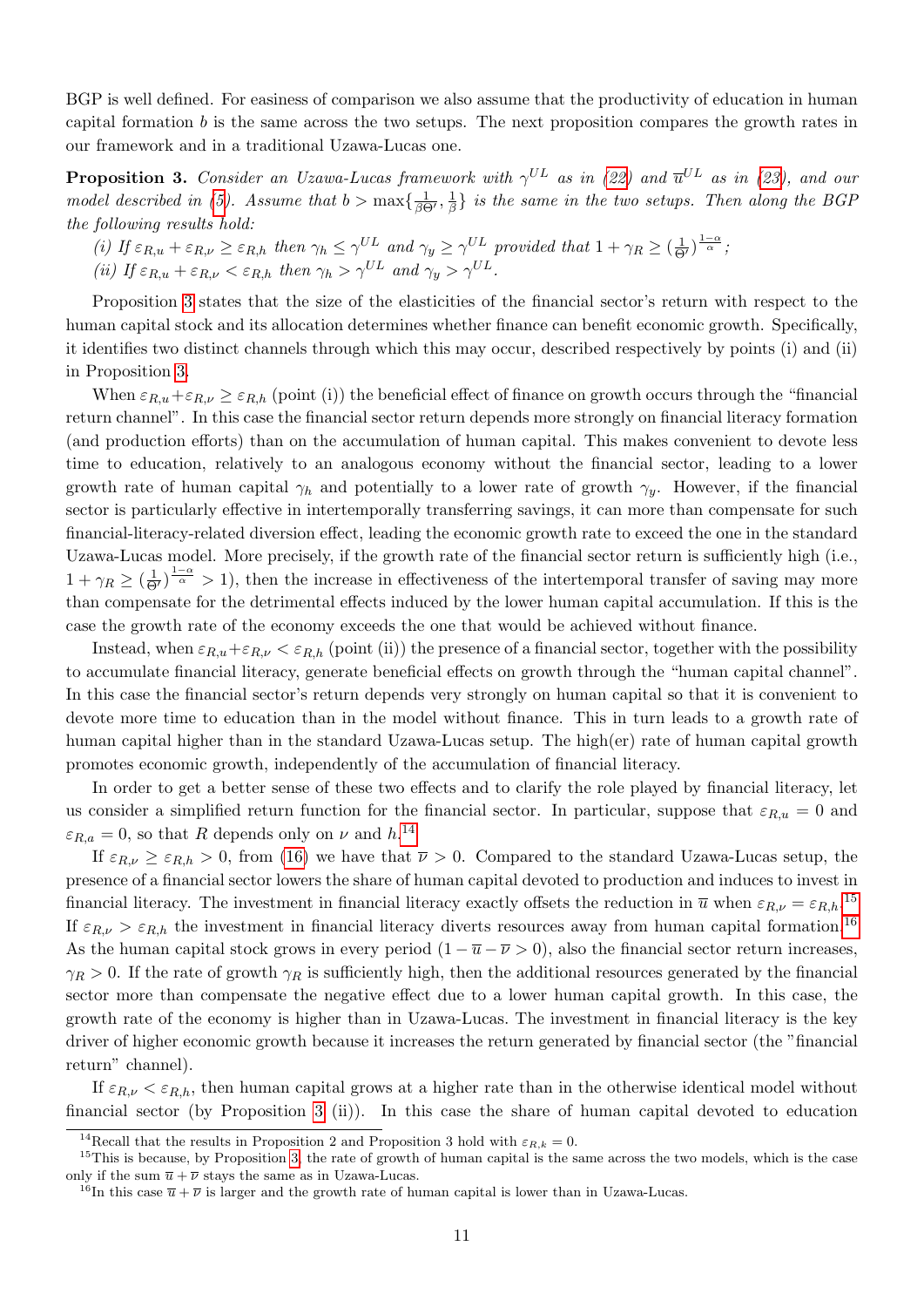(accumulation of human capital),  $1 - \overline{u} - \overline{v}$ , is larger than in Uzawa-Lucas, while it is optimal to invest in financial literacy ( $\overline{\nu} > 0$ ) only if  $\varepsilon_{R,\nu} > 0$ . The fastest growth of human capital increases economic growth by itself (the "human capital" channel), even if financial literacy does not influence the financial sector return.

Note that in this example we have abstracted from the effect of the aggregate level of financial literacy,  $a_t$ , as we have assumed that  $\varepsilon_{R,a} = 0$ . If the return generated by the financial sector positively depends on  $a_t$  ( $\varepsilon_{R,a} > 0$ ) there is an additional incentive to invest in financial literacy, and this in the end amplifies growth through its effect on R.

Summarizing, acquiring new financial literacy per se does not amplify economic growth. It is not necessary to invest in financial literacy to increase growth via the "human capital channel". To invest in financial literacy is not *sufficient* to generate growth via the "financial return channel". What matters is the interaction between the investment in financial literacy and the financial sector's return. The "financial return channel" amplifies growth only if the financial sector return positively relates with the investment in new financial literacy, or with the existing level of financial knowledge.

As a priori we do not have information about the relative size of the elasticities of the financial sector return, both the "financial return" and the "human capital" channels are equally viable explanations of the importance of finance for economic growth.

### 5 Conclusion

This paper studies the impact of financial literacy on long-run equilibrium economic growth. We extend the Uzawa (1965) and Lucas (1988) endogenous growth model with the addition of a financial sector that transfers savings intertemporally. Furthermore, we allow agents to invest in financial literacy, defined as knowledge and skills specific to the financial sector. The financial sector efficiency depends on the macroeconomic conditions of the economy, and is therefore determined endogenously. Financial literacy is an intangible asset that requires human capital to be augmented. Both the acquisition of new financial literacy and its aggregate level do not affect the production of the final consumption good but might increase financial sector efficiency.

We show that embedding a financial sector in an otherwise standard Uzawa-Lucas model dramatically changes the main characteristics of this setup. The presence of a financial sector affects the long-term growth rate of the economy and the characteristics of its balanced growth path (BGP) equilibrium with respect to Uzawa-Lucas. Moreover, the financial sector generates a dynamic tradeoff concerning the allocation of existing human capital. On the cost side, it increases the opportunity cost of time for human capital accumulation. On the benefit side, it provides incentives to accumulate financial literacy if this has a positive effect on the financial sector return.

Based on this tradeoff, we identify two distinct ways through which finance can benefit economic growth. When the financial sector return is highly sensitive to the acquisition of new financial literacy, agents invest in it and reduce their human capital accumulation. If the financial sector is very effective in intertemporally transferring savings, the growth rate of the economy exceeds the one in a standard Uzawa-Lucas model. We call this the "financial return channel". Alternatively, the financial sector amplifies growth if its return strongly depends on the aggregate level of education (human capital). In this case it is optimal to let human capital grow faster than in the standard Uzawa-Lucas setup, and this in turn increases economic growth (the "human capital channel").

Finally, we clarify the role of financial literacy in spurring long run economic growth. Acquiring new financial literacy per se does not amplify economic growth. But financial literacy has a positive impact on long-term growth if the return earned by the financial sector positively relates with the investment in financial literacy, or with its aggregate level.

The relative size of the elasticities of the financial sector return with respect to its different inputs is crucial in assessing the effect of financial literacy and human capital on growth. We leave to further research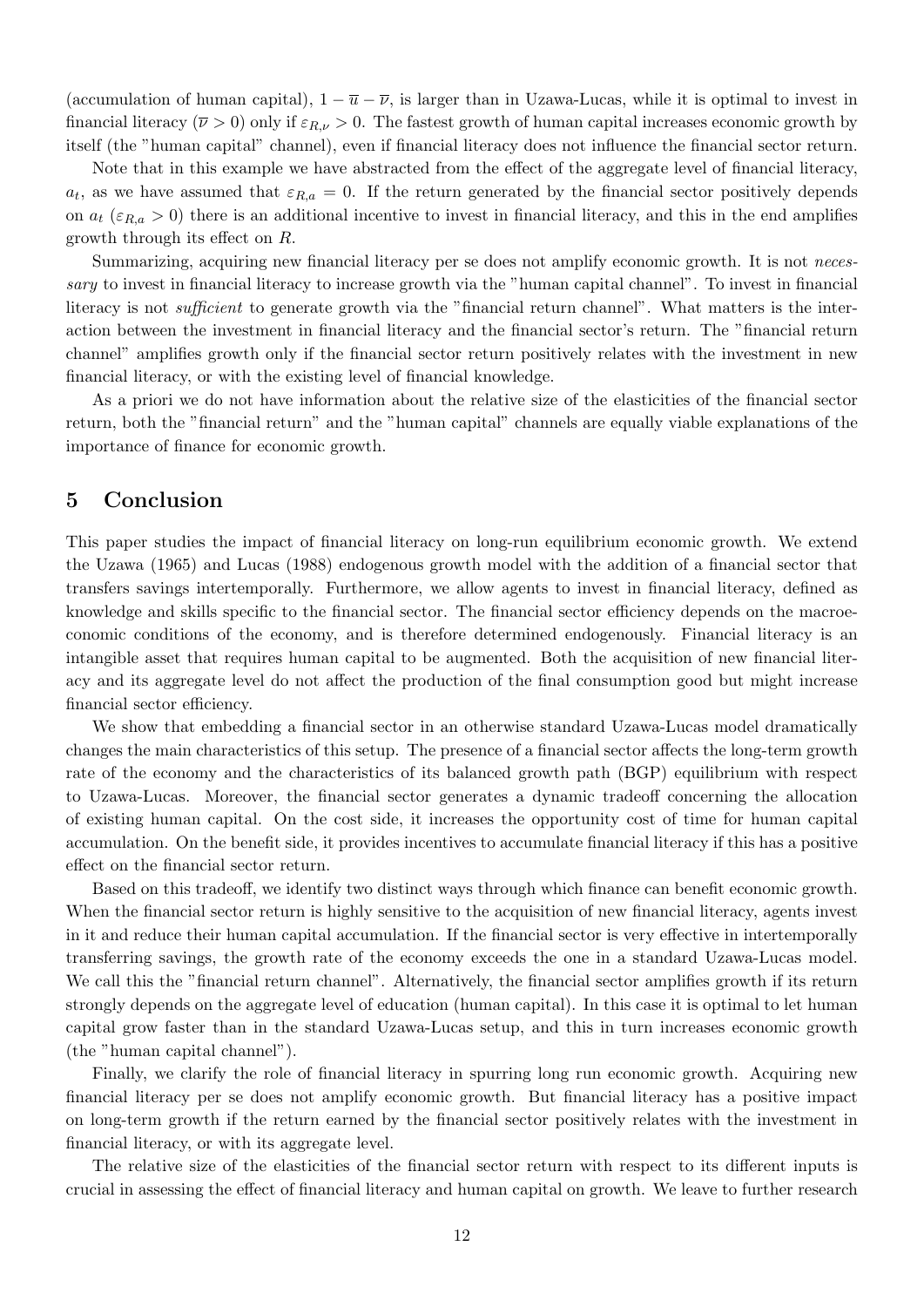an accurate calibration of these key parameters.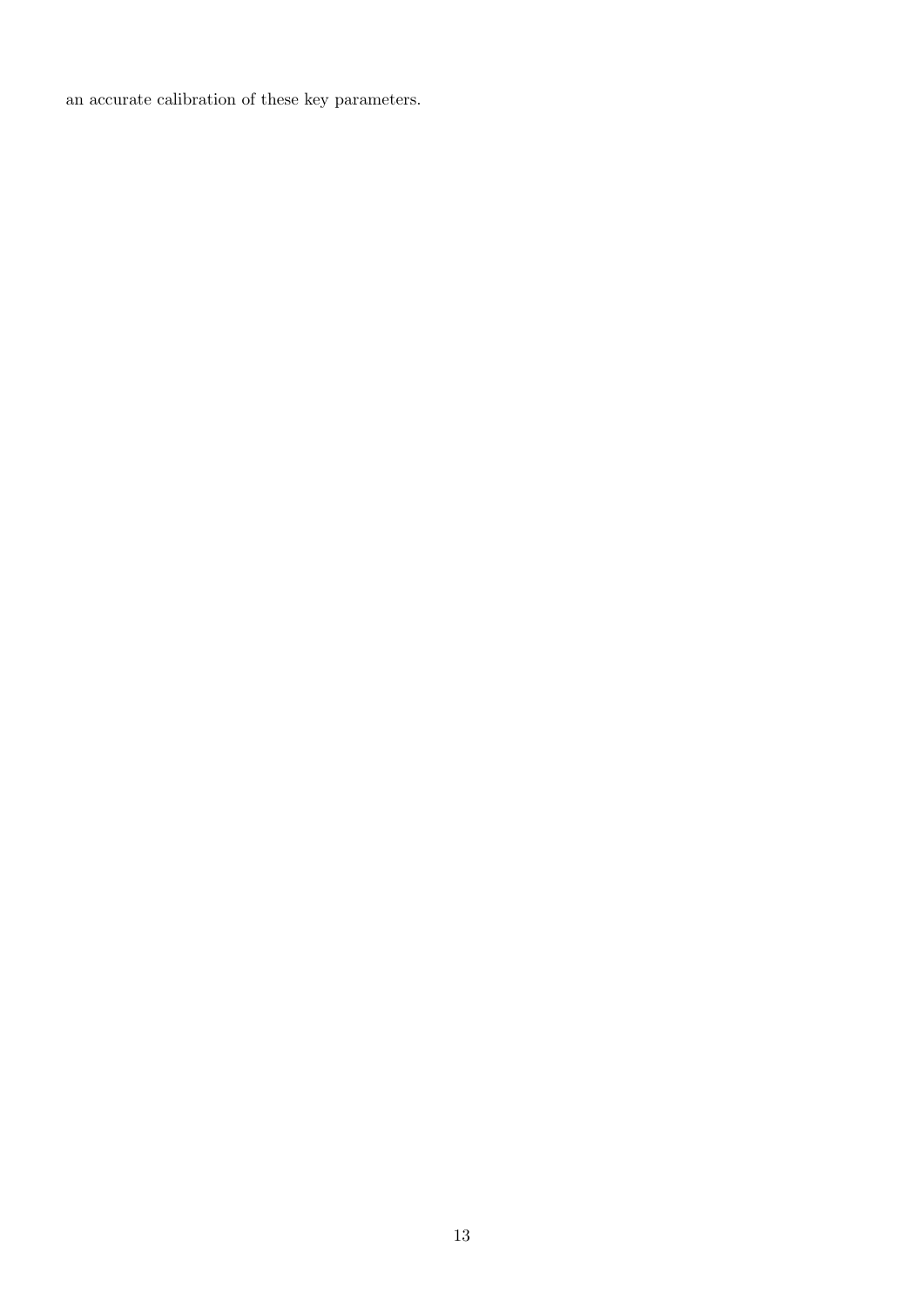# A Technical Appendix

#### A.1 Proof of Proposition 1

The Bellman equation associated with problem [\(5\)](#page-5-1) reads as follows:

$$
V(k_t, h_t, a_t) = \max_{c_t, u_t, v_t} \{ \ln c_t + \beta V(k_{t+1}, h_{t+1}, a_{t+1}) \}
$$

We look for an explicit expression of the value function by applying the "guess and verify" method. We therefore conjecture the following functional form:

$$
V(k_t, h_t, a_t) = \theta + \theta_k \ln k_t + \theta_h \ln h_t + \theta_a \ln a_t
$$

where  $\theta_i$  with  $i = \{k, h, a\}$  are parameters to be determined. From the above expression, after substituting the dynamic constraints, the Bellman equation reads as:

<span id="page-13-5"></span>
$$
\theta + \theta_k \ln k + \theta_h \ln h + \theta_a \ln a = \max_{c, u, v} \{ \ln c + \beta \theta + \beta \theta_k \ln (R(.) (k^{\alpha} (uh)^{1-\alpha} - c)) + \beta \theta_h \ln (b(1 - u - v)h) + \beta \theta_a \ln ((\nu h)^{1-\xi} a^{\xi}) \}
$$
\n(24)

The FOCs follow:

<span id="page-13-0"></span>
$$
\frac{1}{c} = \frac{\beta \theta_k}{k^{\alpha} (uh)^{1-\alpha} - c} \tag{25}
$$

$$
\beta \theta_k \left( \frac{\varepsilon_{R,u}}{u} + \frac{(1-\alpha)k^{\alpha}(uh)^{-\alpha}h}{k^{\alpha}(uh)^{1-\alpha}-c} \right) = \frac{\beta}{1-u-\nu} \theta_h \tag{26}
$$

$$
\frac{1}{\nu}(\theta_k \varepsilon_{R,\nu} + \theta_a (1 - \xi)) = \theta_h \frac{1}{1 - u - \nu} \tag{27}
$$

where  $\varepsilon_{R,u} = \frac{\frac{\partial R}{\partial u}u}{R}$ , and  $\varepsilon_{R,\nu} = \frac{\frac{\partial R}{\partial \nu}\nu}{R}$ . The envelope conditions imply:

<span id="page-13-1"></span>
$$
\frac{\theta_k}{k} = \left(\beta \varepsilon_{R,k} + \frac{\alpha \beta k^{\alpha} (uh)^{1-\alpha}}{k^{\alpha} (uh)^{1-\alpha} - c}\right) \frac{\theta_k}{k}
$$
\n(28)

$$
\frac{\theta_h}{h} = \beta \theta_k \left( \frac{(1-\alpha)k^{\alpha}(uh)^{-\alpha}u}{k^{\alpha}(uh)^{1-\alpha}-c} + \varepsilon_{R,h} \frac{1}{h} \right) + \beta \theta_h \frac{1}{h} + \beta \theta_a (1-\xi) \frac{1}{h}
$$
\n(29)

$$
\theta_a = \frac{\beta \varepsilon_{R,a}}{1 - \beta \xi} \theta_k \tag{30}
$$

where  $\varepsilon_{R,k} = \frac{\frac{\partial R}{\partial k}k}{R}$ . From [\(25\)](#page-13-0) and [\(28\)](#page-13-1) we obtain:

<span id="page-13-2"></span>
$$
c = \frac{1 - \alpha \beta - \beta \varepsilon_{R,k}}{1 - \beta \varepsilon_{R,k}} y \tag{31}
$$

$$
\theta_k = \frac{\alpha}{1 - \alpha \beta - \beta \varepsilon_{R,k}},\tag{32}
$$

while from  $(30)$  and  $(32)$ :

<span id="page-13-3"></span>
$$
\theta_a = \frac{\alpha \beta \varepsilon_{R,a}}{(1 - \beta \xi) (1 - \alpha \beta - \beta \varepsilon_{R,k})}
$$
(33)

From  $(29)$ , after plugging  $(25)$  and  $(32)$ , we get:

<span id="page-13-4"></span>
$$
\theta_h = \frac{(1-\alpha)\left(1-\alpha\beta - \beta\epsilon_{R,k}\right) + \alpha\beta\left(1-\alpha + \epsilon_{R,h} + \frac{\beta(1-\xi)}{1-\beta\xi}\epsilon_{R,a}\right)}{(1-\beta)\left(1-\alpha\beta - \beta\epsilon_{R,k}\right)}\tag{34}
$$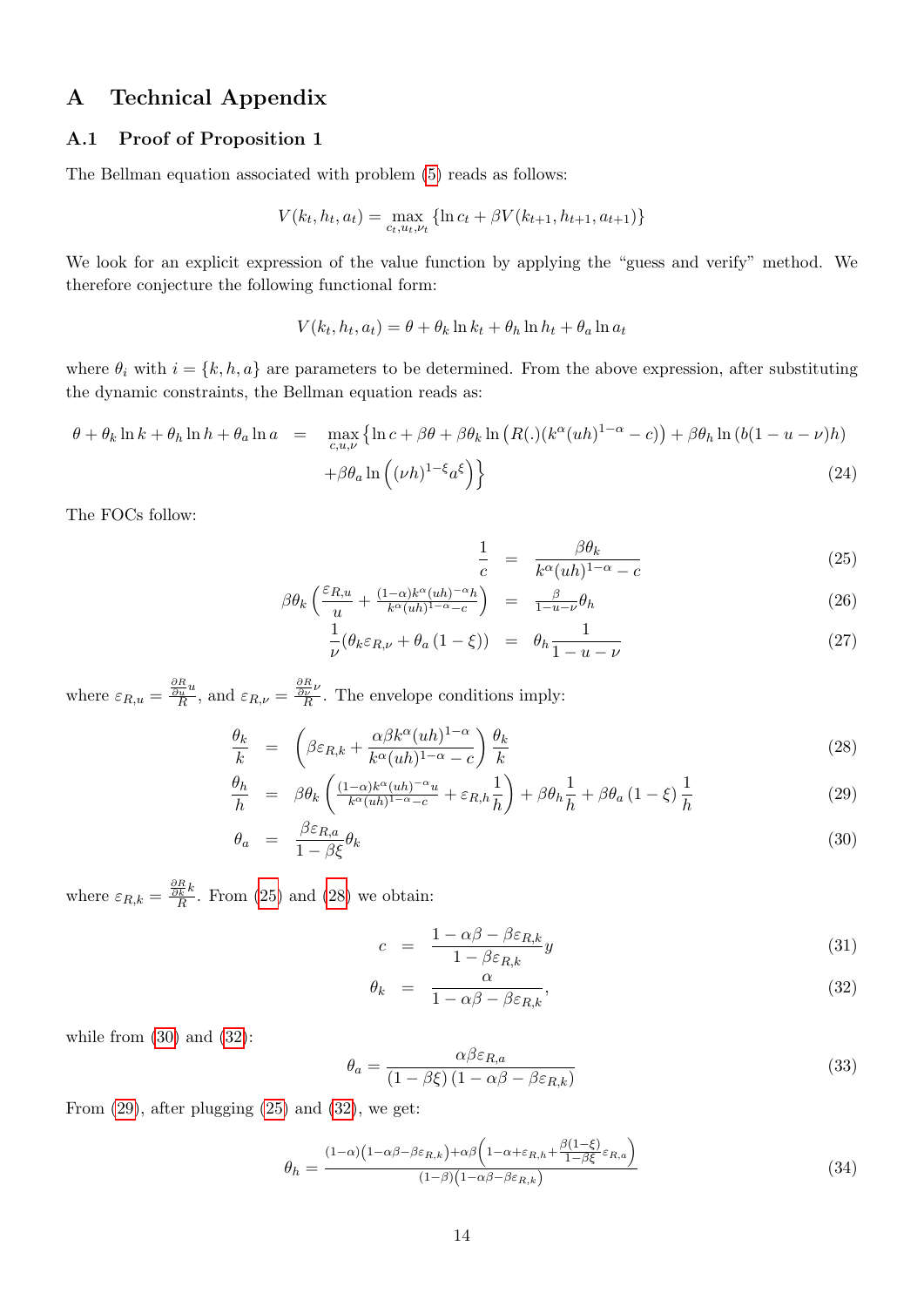The three expressions  $(32)$ ,  $(33)$ , and  $(34)$  determine the parameters in the value function V, while the constant  $\theta$  follows from solving [\(24\)](#page-13-5) after substituting all relevant expressions.

From  $(29)$  and  $(26)$ , and by using  $(27)$ , we have:

<span id="page-14-0"></span>
$$
u + \nu = \overline{u} + \overline{\nu} = 1 - \beta \frac{\theta_h}{\theta_h - \beta \theta_k \left(\varepsilon_{R,h} - \varepsilon_{R,u} - \varepsilon_{R,\nu}\right)}
$$
(35)

By combining [\(27\)](#page-13-0) and [\(26\)](#page-13-0) with [\(35\)](#page-14-0), after tedious algebra it is possible to obtain:

<span id="page-14-1"></span>
$$
\nu = \overline{\nu} = \frac{\beta (\theta_k \varepsilon_{R,\nu} + (1 - \xi) \theta_a)}{\theta_h - \beta \theta_k (\varepsilon_{R,h} - \varepsilon_{R,u} - \varepsilon_{R,\nu})}
$$
(36)

$$
u = \overline{u} = \frac{\beta \theta_k \varepsilon_{R,u} + (1 - \alpha) (1 + \beta \theta_k)}{\theta_h - \beta \theta_k (\varepsilon_{R,h} - \varepsilon_{R,u} - \varepsilon_{R,v})}
$$
(37)

From  $(34)$  and  $(32)$  we have:

<span id="page-14-5"></span>
$$
1 - \overline{u} - \overline{\nu} = \beta \left( 1 - \frac{\alpha \beta (1 - \beta) (\varepsilon_{R,u} + \varepsilon_{R,\nu} - \varepsilon_{R,h})}{1 - \alpha - \beta \varepsilon_{R,k} + \alpha \beta (\varepsilon_{R,k} + \varepsilon_{R,h} + \frac{\beta (1 - \xi)}{1 - \beta \varepsilon} \varepsilon_{R,a}) + \alpha \beta (1 - \beta) (\varepsilon_{R,u} + \varepsilon_{R,\nu} - \varepsilon_{R,h})} \right)
$$
(38)

while from  $(36)$  and  $(37)$ :

<span id="page-14-3"></span>
$$
\frac{\overline{\nu}}{\overline{u}} = \frac{\varepsilon_{R,\nu} + \frac{\beta(1-\xi)}{1-\beta\xi}\varepsilon_{R,a}}{\varepsilon_{R,u} + \frac{1-\alpha}{\alpha\beta}(1-\beta\varepsilon_{R,k})}
$$
(39)

By combining the previous two expression it is possible to determine:

<span id="page-14-2"></span>
$$
\overline{u} = \frac{1-\beta \left( \frac{1-\alpha-\beta \varepsilon_{R,k} + \alpha \beta \left( \varepsilon_{R,k} + \varepsilon_{R,h} + \frac{\beta(1-\xi)}{1-\beta \xi} \varepsilon_{R,a} \right)}{1-\alpha-\beta \varepsilon_{R,k} + \alpha \beta \left( \varepsilon_{R,k} + \varepsilon_{R,h} + \frac{\beta(1-\xi)}{1-\beta \xi} \varepsilon_{R,a} \right) + \alpha \beta (1-\beta) \left( \varepsilon_{R,u} + \varepsilon_{R,\nu} - \varepsilon_{R,h} \right)}{\varepsilon_{R,u} + \frac{1-\alpha}{\alpha \beta} \left( 1-\beta \varepsilon_{R,k} \right) + \varepsilon_{R,\nu} + \frac{\beta(1-\xi)}{1-\beta \xi} \varepsilon_{R,a}} \tag{40}
$$

which can be written as [\(7\)](#page-6-1) by defining

<span id="page-14-4"></span>
$$
\Theta = \frac{1 - \alpha - \beta \varepsilon_{R,k} + \alpha \beta \left( \varepsilon_{R,k} + \varepsilon_{R,h} + \frac{\beta (1 - \xi)}{1 - \beta \xi} \varepsilon_{R,a} \right)}{1 - \alpha - \beta \varepsilon_{R,k} + \alpha \beta \left( \varepsilon_{R,k} + \varepsilon_{R,h} + \frac{\beta (1 - \xi)}{1 - \beta \xi} \varepsilon_{R,a} \right) + \alpha \beta (1 - \beta) \left( \varepsilon_{R,u} + \varepsilon_{R,\nu} - \varepsilon_{R,h} \right)} \tag{41}
$$

$$
\Delta = \frac{\varepsilon_{R,u} + \frac{1-\alpha}{\alpha\beta} \left(1 - \beta \varepsilon_{R,k}\right) + \varepsilon_{R,\nu} + \frac{\beta(1-\xi)}{1 - \beta \xi} \varepsilon_{R,a}}{\varepsilon_{R,u} + \frac{1-\alpha}{\alpha\beta} \left(1 - \beta \varepsilon_{R,k}\right)} \tag{42}
$$

We substitute [\(40\)](#page-14-2) into [\(39\)](#page-14-3) to obtain

$$
\overline{\nu} = \frac{1-\beta\Biggl(\frac{1-\alpha-\beta\varepsilon_{R,k}+\alpha\beta\Bigl(\varepsilon_{R,k}+\varepsilon_{R,h}+\frac{\beta(1-\xi)}{1-\beta\xi}\varepsilon_{R,a}\Bigr)}{1-\alpha-\beta\varepsilon_{R,k}+\alpha\beta\Bigl(\varepsilon_{R,k}+\varepsilon_{R,h}+\frac{\beta(1-\xi)}{1-\beta\xi}\varepsilon_{R,a}\Bigr)+\alpha\beta(1-\beta)\Bigl(\varepsilon_{R,u}+\varepsilon_{R,\nu}-\varepsilon_{R,h}\Bigr)}\Biggr)}{\frac{\varepsilon_{R,u}+\frac{1-\alpha}{\alpha\beta}\Bigl(1-\beta\varepsilon_{R,k}\Bigr)+\varepsilon_{R,\nu}+\frac{\beta(1-\xi)}{1-\beta\xi}\varepsilon_{R,a}}{\varepsilon_{R,\nu}+\frac{\beta(1-\xi)}{1-\beta\xi}\varepsilon_{R,a}}}
$$

which can be written as [\(8\)](#page-6-1) by the use of  $\Theta$  and  $\Delta$  defined in [\(41\)](#page-14-4) and [\(42\)](#page-14-4) respectively.

We now turn to the conditions on the model parameters and on the elasticities such that our solution has economic relevance, i.e.  $c_t \geq 0$ ,  $\overline{u} \in (0,1)$  and  $\overline{\nu} \in [0,1)$ , and  $\overline{u} + \overline{\nu} \in (0,1)$ .

Suppose that all elasticities  $\varepsilon_{R,i} \geq 0, i = \{k, h, a, u, v\}.$ 

Then from [\(6\)](#page-6-1) it is immediate to see that  $c_t \geq 0$  if  $\varepsilon_{R,k} \leq \frac{1-\alpha\beta}{\beta}$  $\frac{\mathbf{p} \cdot \mathbf{p}}{\beta}$  .

We now move to the conditions under which  $\overline{u} > 0$ .

From [\(7\)](#page-6-1), we have that  $\bar{u} > 0$  if both  $\beta\Theta < 1$  and  $\Delta > 0$ , with  $\Theta$  and  $\Delta$  in [\(41\)](#page-14-4) and [\(42\)](#page-14-4). A sufficient condition for  $\Delta > 0$  is  $\varepsilon_{R,k} \leq \frac{1}{\beta}$  $\frac{1}{\beta}$ , given that all other elasticites  $\varepsilon_{R,u}$ ,  $\varepsilon_{R,\nu}$  and  $\varepsilon_{R,a}$  are non-negative, and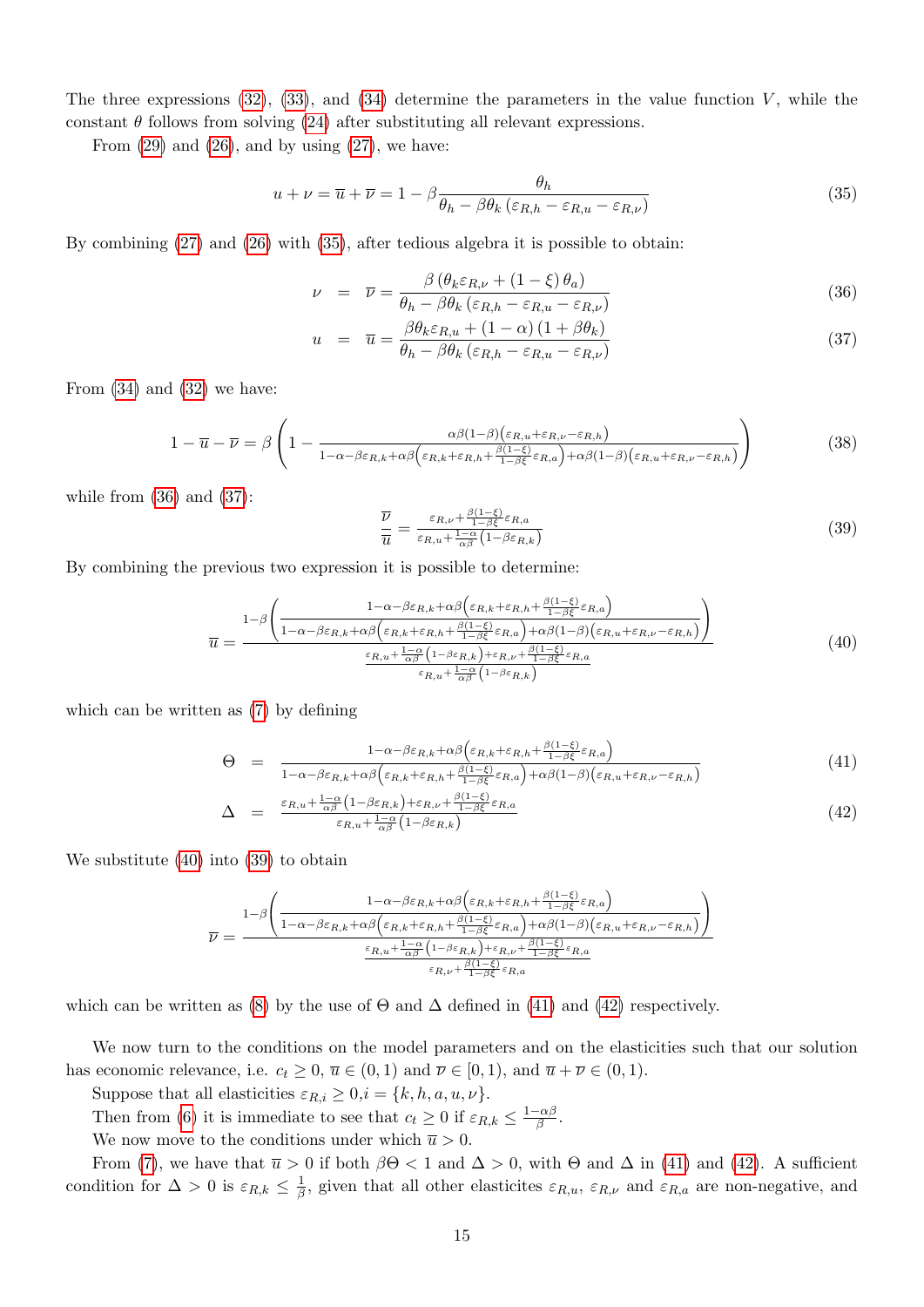$\alpha < 1, \xi < 1.$ 

In order to verify that  $\Theta < \frac{1}{\beta}$  $\frac{1}{\beta}$ , first notice that a sufficient condition for  $\Theta$ 's numerator to be positive is  $\varepsilon_{R,k} \leq \frac{1-\alpha}{\beta} < \frac{1-\alpha\beta}{\beta} < \frac{1}{\beta}$  $\frac{1}{\beta}$ .<sup>[17](#page-0-0)</sup> We proceed by distinguishing two cases:

(i)  $\varepsilon_{R,u} + \varepsilon_{R,\nu} \geq \varepsilon_{R,h}.$ 

The condition  $\varepsilon_{R,k} \leq \frac{1-\alpha}{\beta}$  $\frac{-\alpha}{\beta}$  is sufficient to guarantee that also  $\Theta$ 's denominator is positive so that

$$
\Theta = \frac{1 - \alpha - \beta \varepsilon_{R,k} + \alpha \beta \left( \varepsilon_{R,k} + \varepsilon_{R,h} + \frac{\beta (1-\xi)}{1-\beta \xi} \varepsilon_{R,a} \right)}{1 - \alpha - \beta \varepsilon_{R,k} + \alpha \beta \left( \varepsilon_{R,k} + \varepsilon_{R,h} + \frac{\beta (1-\xi)}{1-\beta \xi} \varepsilon_{R,a} \right) + \alpha \beta (1-\beta) \left( \varepsilon_{R,u} + \varepsilon_{R,\nu} - \varepsilon_{R,h} \right)} \le 1 < \frac{1}{\beta}
$$

and  $\overline{u} > 0$ .

(ii)  $\varepsilon_{R,u} + \varepsilon_{R,\nu} < \varepsilon_{R,h}$ .

In order to verify that  $\Theta < \frac{1}{\beta}$  we first need to determine the sign of  $\Theta$ 's denominator, which is positive if

$$
1 - \alpha - \beta \varepsilon_{R,k} + \alpha \beta \left( \varepsilon_{R,k} + \varepsilon_{R,h} + \frac{\beta (1 - \xi)}{1 - \beta \xi} \varepsilon_{R,a} \right) > -\alpha \beta (1 - \beta) \left( \varepsilon_{R,u} + \varepsilon_{R,\nu} - \varepsilon_{R,h} \right)
$$
  

$$
1 - \alpha + \alpha \beta \left( \varepsilon_{R,h} + \frac{\beta (1 - \xi)}{1 - \beta \xi} \varepsilon_{R,a} \right) - \beta \varepsilon_{R,k} (1 - \alpha) > -\alpha \beta (1 - \beta) \left( \varepsilon_{R,u} + \varepsilon_{R,\nu} - \varepsilon_{R,h} \right)
$$
  

$$
1 - \alpha + \alpha \beta (1 - \beta) \left( \varepsilon_{R,u} + \varepsilon_{R,\nu} \right) + \alpha \beta^2 \left( \varepsilon_{R,h} + \frac{1 - \xi}{1 - \beta \xi} \varepsilon_{R,a} \right) > \beta \varepsilon_{R,k} (1 - \alpha)
$$

The LHS of the above inequality is larger than  $(1-\alpha)$  because all  $\varepsilon_{R,u}$ ,  $\varepsilon_{R,\nu}$ ,  $\varepsilon_{R,h}$ , and  $\varepsilon_{R,a}$  are non-negative, while the RHS is lower than  $(1 - \alpha)$  because  $\varepsilon_{R,k} < \frac{1}{\beta}$  $\frac{1}{\beta}$ . Then  $\Theta$ 's denominator is positive. Therefore, the condition  $\Theta < \frac{1}{\beta}$  $\frac{1}{\beta}$  is equivalent to

$$
1 - \alpha - \beta \varepsilon_{R,k} + \alpha \beta \left( \varepsilon_{R,k} + \varepsilon_{R,h} + \frac{\beta(1-\xi)}{1-\beta \xi} \varepsilon_{R,a} \right) + \alpha \beta (1-\beta) \left( \varepsilon_{R,u} + \varepsilon_{R,h} \right) + \alpha \beta (1-\beta) \left( \varepsilon_{R,u} + \varepsilon_{R,v} - \varepsilon_{R,h} \right)
$$
\n
$$
(1 - \alpha) (1 - \beta) + \alpha \beta (1 - \beta) \left( \varepsilon_{R,u} + \varepsilon_{R,v} \right) + \frac{\alpha \beta^2 (1-\xi)}{1-\beta \xi} \varepsilon_{R,a} > -\beta^2 (1 - \alpha) \varepsilon_{R,k}
$$

which always holds, given that  $\varepsilon_{R,u} + \varepsilon_{R,\nu} \ge 0$ ,  $\varepsilon_{R,a} \ge 0$  and  $\varepsilon_{R,k} \ge 0$ .

Summarizing,  $\varepsilon_{R,k} \leq \frac{1-\alpha}{\beta}$  $\frac{-\alpha}{\beta}$  is sufficient to guarantee that both  $\beta\Theta < 1$  and  $\Delta > 0$  and therefore  $\overline{u} > 0$ . Now we analyze the conditions under which  $\overline{\nu} \geq 0$ .

From [\(39\)](#page-14-3) we write  $\bar{\nu} = \frac{\varepsilon_{R,\nu} + \frac{\beta(1-\xi)}{1-\beta \xi} \varepsilon_{R,\alpha}}{\frac{1-\alpha}{1-\alpha} \varepsilon_{R,\alpha}}$  $\frac{\varepsilon_{R,\nu}+\frac{1-\alpha}{1-\beta\xi}\varepsilon_{R,a}}{\varepsilon_{R,\nu}+\frac{1-\alpha}{\beta}(1-\beta\varepsilon_{R,k})}\overline{u}$ . Given that  $\varepsilon_{R,\nu}\geq 0$ ,  $\varepsilon_{R,a}\geq 0$ , and  $\varepsilon_{R,k}\leq \frac{1-\alpha}{\beta}$  $\frac{-\alpha}{\beta}$  (so that  $\overline{u} > 0$  by the discussion above), one can see that  $\overline{\nu} \ge 0$  if  $\varepsilon_{R,u} + \frac{1-\alpha}{\alpha\beta}(1-\beta\varepsilon_{R,k}) > 0$ , which is verified with  $\varepsilon_{R,k} \leq \frac{1-\alpha}{\beta}$  $\frac{-\alpha}{\beta}$  .

Finally, we study the conditions under which both  $\overline{u}$  < 1 and  $\overline{\nu}$  < 1. Having established that both  $\overline{u}$  > 0 and that  $\overline{\nu} \geq 0$ , a sufficient condition for  $\overline{u} < 1$  and  $\overline{\nu} < 1$  is  $\overline{u} + \overline{\nu} < 1$ .

By [\(38\)](#page-14-5),

<span id="page-15-0"></span>
$$
\overline{u} + \overline{\nu} = 1 - \beta \left( 1 - \frac{\alpha \beta (1 - \beta) (\varepsilon_{R,u} + \varepsilon_{R,\nu} - \varepsilon_{R,h})}{1 - \alpha - \beta \varepsilon_{R,k} + \alpha \beta (\varepsilon_{R,k} + \varepsilon_{R,h} + \frac{\beta (1 - \xi)}{1 - \beta \xi} \varepsilon_{R,a}) + \alpha \beta (1 - \beta) (\varepsilon_{R,u} + \varepsilon_{R,\nu} - \varepsilon_{R,h})} \right)
$$
\n
$$
= 1 - \beta \left( \frac{1 - \alpha - \beta \varepsilon_{R,k} + \alpha \beta (\varepsilon_{R,k} + \varepsilon_{R,h} + \frac{\beta (1 - \xi)}{1 - \beta \xi} \varepsilon_{R,a})}{1 - \alpha - \beta \varepsilon_{R,k} + \alpha \beta (\varepsilon_{R,k} + \varepsilon_{R,h} + \frac{\beta (1 - \xi)}{1 - \beta \xi} \varepsilon_{R,a}) + \alpha \beta (1 - \beta) (\varepsilon_{R,u} + \varepsilon_{R,\nu} - \varepsilon_{R,h})} \right)
$$
\n
$$
= 1 - \beta \Theta \tag{43}
$$

from [\(41\)](#page-14-4). The condition  $\overline{u}+\overline{\nu}<1$  reduces to  $\Theta>0$ . We have shown above that both  $\Theta$ 's numerator and  $\Theta$ 's

<sup>&</sup>lt;sup>17</sup>Therefore, the condition  $\varepsilon_{R,k} \leq \frac{1-\alpha}{\beta}$  also guarantees that  $c_t \geq 0$  and that  $\Delta > 0$ .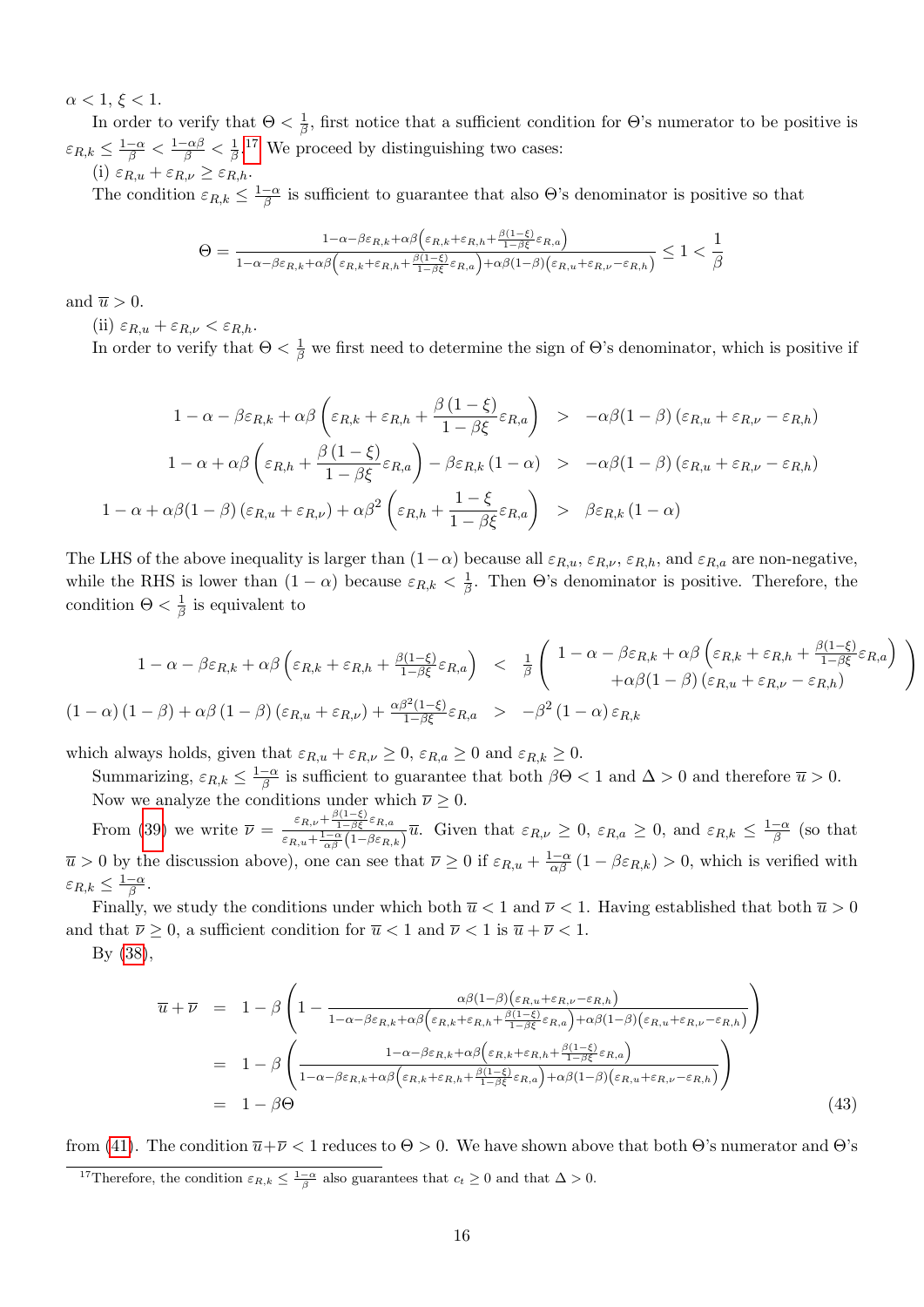denominator are positive when  $\varepsilon_{R,k} \leq \frac{1-\alpha}{\beta}$  $\frac{-\alpha}{\beta}$ , irrespectively whether  $\varepsilon_{R,u} + \varepsilon_{R,\nu} \ge \varepsilon_{R,h}$  or  $\varepsilon_{R,u} + \varepsilon_{R,\nu} < \varepsilon_{R,h}$ . This concludes the proof that  $\overline{u} + \overline{\nu} < 1$ .

We now derive the comparative statics results, starting from  $\overline{u}$ , which we write as in [\(7\)](#page-6-1), so that, for every  $\varepsilon_{R,i}, i = \{h, a, u, \nu\}$ :

<span id="page-16-0"></span>
$$
\frac{\partial \overline{u}}{\partial \varepsilon_{R,i}} = \frac{-\beta \frac{\partial \Theta}{\partial \varepsilon_{R,i}} \Delta - (1 - \beta \Theta) \frac{\partial \Delta}{\partial \varepsilon_{R,i}}}{\Delta^2} \tag{44}
$$

Let us derive:

$$
\frac{\partial \Theta}{\partial \varepsilon_{R,h}} = \frac{\left(\frac{\alpha \beta \left(1 - \alpha - \beta \varepsilon_{R,k} + \alpha \beta \left(\varepsilon_{R,k} + \varepsilon_{R,h} + \frac{\beta(1-\xi)}{1-\beta \xi} \varepsilon_{R,a}\right) + \alpha \beta (1-\beta) \left(\varepsilon_{R,u} + \varepsilon_{R,\nu} - \varepsilon_{R,h}\right)\right) - \left(1 - \alpha - \beta \varepsilon_{R,k} + \alpha \beta \left(\varepsilon_{R,k} + \varepsilon_{R,h} + \frac{\beta(1-\xi)}{1-\beta \xi} \varepsilon_{R,a}\right)\right) (\alpha \beta - \alpha \beta (1-\beta))}{\left(1 - \alpha - \beta \varepsilon_{R,k} + \alpha \beta \left(\varepsilon_{R,k} + \varepsilon_{R,h} + \frac{\beta(1-\xi)}{1-\beta \xi} \varepsilon_{R,a}\right) + \alpha \beta (1-\beta) \left(\varepsilon_{R,u} + \varepsilon_{R,\nu} - \varepsilon_{R,h}\right)\right)^2}\right)}{\left(1 - \alpha - \beta \varepsilon_{R,k} + \alpha \beta \left(\varepsilon_{R,k} + \varepsilon_{R,h} + \frac{\beta(1-\xi)}{1-\beta \xi} \varepsilon_{R,a}\right) + \alpha \beta (1-\beta) \left(\varepsilon_{R,u} + \varepsilon_{R,\nu} - \varepsilon_{R,h}\right)\right)^2}\right)}
$$
\n
$$
= \frac{\alpha \beta (1-\beta) \left(\alpha \beta (\varepsilon_{R,u} + \varepsilon_{R,h}) + \alpha \beta (1-\beta) \left(\varepsilon_{R,u} + \varepsilon_{R,h} + \frac{\beta(1-\xi)}{1-\beta \xi} \varepsilon_{R,a}\right) + \alpha \beta (1-\beta) \left(\varepsilon_{R,u} + \varepsilon_{R,h} - \varepsilon_{R,h}\right)\right)^2}{\left(1 - \alpha - \beta \varepsilon_{R,k} + \alpha \beta \left(\varepsilon_{R,u} + \varepsilon_{R,\nu}\right) + \alpha \beta \frac{\beta(1-\xi)}{1-\beta \xi} \varepsilon_{R,a} + 1 - \alpha - \beta \varepsilon_{R,k} + \alpha \beta \varepsilon_{R,k}\right)}{\left(1 - \alpha - \beta \varepsilon_{R,k} + \alpha \beta \left(\varepsilon_{R,h} + \varepsilon_{R,h} + \frac{\beta(1-\xi
$$

given that  $\varepsilon_{R,k} \leq \frac{1-\alpha}{\beta}$  $\frac{-\alpha}{\beta}$  and all other elasticities are non-negative, while  $\frac{\partial \Delta}{\partial \varepsilon_{R,h}} = 0$ . From [\(44\)](#page-16-0), we obtain that

$$
\frac{\partial \overline{u}}{\partial \varepsilon_{R,h}} < 0
$$

Next,

$$
\frac{\partial \Theta}{\partial \varepsilon_{R,u}} < 0
$$
\n
$$
\frac{\partial \Delta}{\partial \varepsilon_{R,u}} = \frac{\varepsilon_{R,u} + \frac{1-\alpha}{\alpha\beta} \left(1 - \beta \varepsilon_{R,k}\right) - \left(\varepsilon_{R,u} + \frac{1-\alpha}{\alpha\beta} \left(1 - \beta \varepsilon_{R,k}\right) + \varepsilon_{R,v} + \frac{\beta(1-\xi)}{1 - \beta \xi} \varepsilon_{R,a}\right)}{\left(\varepsilon_{R,u} + \frac{1-\alpha}{\alpha\beta} \left(1 - \beta \varepsilon_{R,k}\right)\right)^2}
$$
\n
$$
= -\frac{\varepsilon_{R,v} + \frac{\beta(1-\xi)}{1 - \beta \xi} \varepsilon_{R,a}}{\left(\varepsilon_{R,u} + \frac{1-\alpha}{\alpha\beta} \left(1 - \beta \varepsilon_{R,k}\right)\right)^2} < 0
$$

and from [\(44\)](#page-16-0) we can conclude that

$$
\frac{\partial \overline{u}}{\partial \varepsilon_{R,u}} > 0
$$

Concerning the comparative statics of  $\overline{\nu}$ , we start by considering again [\(8\)](#page-6-1)

$$
\overline{\nu} = \frac{1 - \beta \Theta}{\Delta} \frac{\varepsilon_{R,\nu} + \frac{\beta(1-\xi)}{1 - \beta \xi} \varepsilon_{R,a}}{\varepsilon_{R,u} + \frac{1 - \alpha}{\alpha \beta} \left(1 - \beta \varepsilon_{R,k}\right)}
$$
\n
$$
= \frac{1 - \beta \Theta}{\frac{\varepsilon_{R,u} + \frac{1 - \alpha}{\alpha \beta} \left(1 - \beta \varepsilon_{R,k}\right) + \varepsilon_{R,\nu} + \frac{\beta(1-\xi)}{1 - \beta \xi} \varepsilon_{R,a}}{\varepsilon_{R,u} + \frac{1 - \alpha}{\alpha \beta} \left(1 - \beta \varepsilon_{R,k}\right) + \varepsilon_{R,\nu} + \frac{\beta(1-\xi)}{1 - \beta \xi} \varepsilon_{R,a}} \frac{\varepsilon_{R,\nu} + \frac{\beta(1-\xi)}{1 - \beta \xi} \varepsilon_{R,a}}{\varepsilon_{R,u} + \frac{1 - \alpha}{\alpha \beta} \left(1 - \beta \varepsilon_{R,k}\right)}
$$
\n
$$
= \frac{1 - \beta \Theta}{\frac{\varepsilon_{R,u} + \frac{1 - \alpha}{\alpha \beta} \left(1 - \beta \varepsilon_{R,k}\right) + \varepsilon_{R,\nu} + \frac{\beta(1-\xi)}{1 - \beta \xi} \varepsilon_{R,a}}{\varepsilon_{R,\nu} + \frac{\beta(1-\xi)}{1 - \beta \xi} \varepsilon_{R,a}} = \frac{1 - \beta \Theta}{\Delta_1}
$$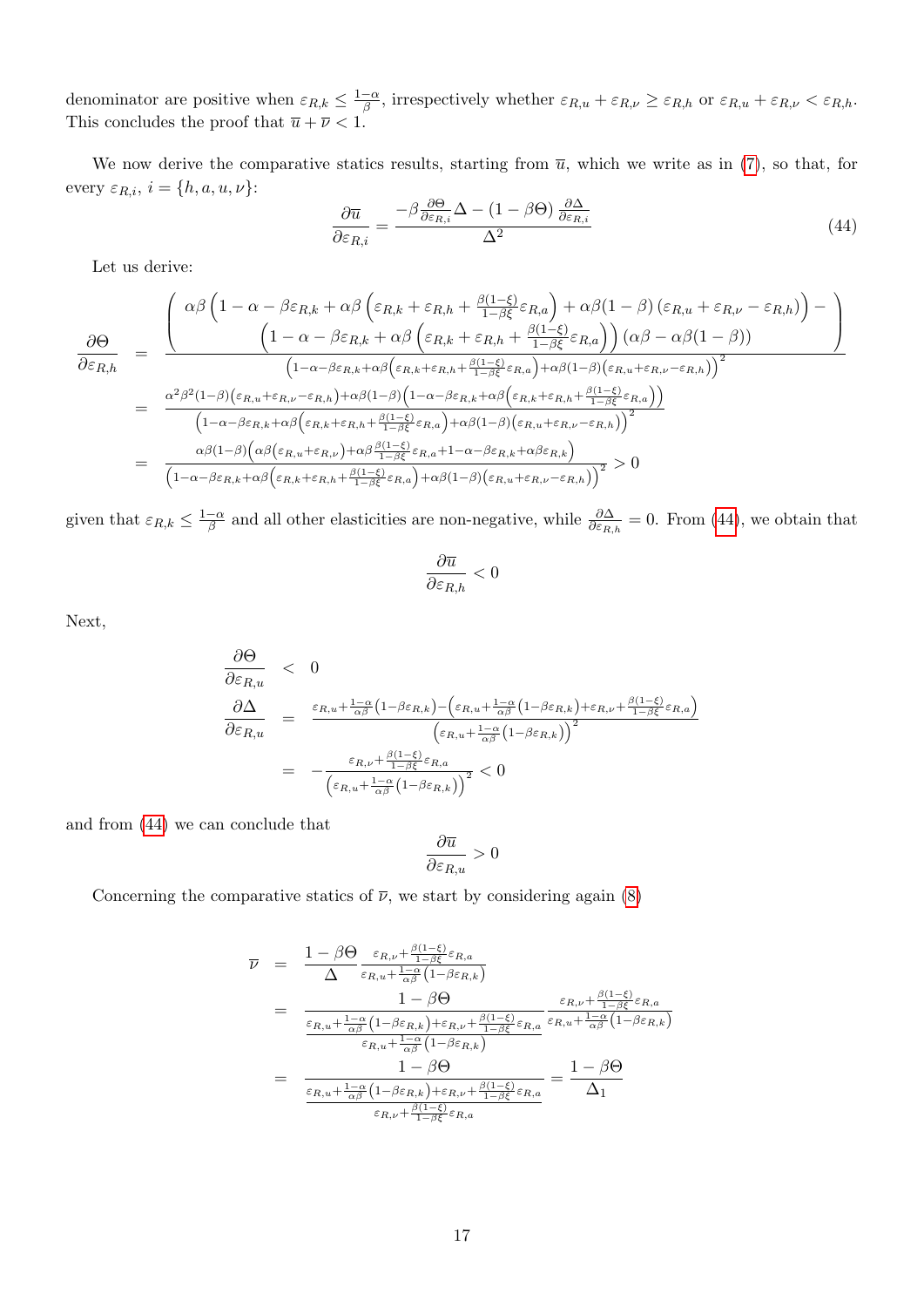and, as shown before,  $\frac{\partial \Theta}{\partial \varepsilon_{R,h}} > 0$ ,  $\frac{\partial \Theta}{\partial \varepsilon_{R,u}} = \frac{\partial \Theta}{\partial \varepsilon_{R,h}}$  $\frac{\partial \Theta}{\partial \varepsilon_{R,\nu}} < 0.$  From  $\frac{\partial \overline{\nu}}{\partial \varepsilon_{R,i}} = \frac{-\beta \frac{\partial \Theta}{\partial \varepsilon_{R,i}} \Delta_1 - (1 - \beta \Theta) \frac{\partial \Delta_1}{\partial \varepsilon_{R,i}}}{\Delta_1^2}$  $\frac{\Delta_1^2}{\Delta_1^2}$  we obtain

$$
\frac{\partial \overline{\nu}}{\partial \varepsilon_{R,h}} = \frac{-\beta \frac{\partial \Theta}{\partial \varepsilon_{R,h}} \Delta_1}{\Delta_1^2} < 0
$$

because  $\Delta_1$  is independent of  $\varepsilon_{R,h}$ , and

$$
\frac{\partial \overline{\nu}}{\partial \varepsilon_{R,\nu}} = \frac{-\beta \frac{\partial \Theta}{\partial \varepsilon_{R,\nu}} \Delta_1 - (1-\beta \Theta) \, \frac{\partial \Delta_1}{\partial \varepsilon_{R,\nu}} }{\Delta_1^2} > 0
$$

because

$$
\frac{\partial \Delta_1}{\partial \varepsilon_{R,\nu}} = \frac{\varepsilon_{R,\nu} + \frac{\beta(1-\xi)}{1-\beta\xi}\varepsilon_{R,a} - \left(\varepsilon_{R,u} + \frac{1-\alpha}{\alpha\beta}\left(1-\beta\varepsilon_{R,k}\right) + \varepsilon_{R,\nu} + \frac{\beta(1-\xi)}{1-\beta\xi}\varepsilon_{R,a}\right)}{\left(\varepsilon_{R,\nu} + \frac{\beta(1-\xi)}{1-\beta\xi}\varepsilon_{R,a}\right)^2} = -\frac{\varepsilon_{R,u} + \frac{1-\alpha}{\alpha\beta}\left(1-\beta\varepsilon_{R,k}\right)}{\left(\varepsilon_{R,\nu} + \frac{\beta(1-\xi)}{1-\beta\xi}\varepsilon_{R,a}\right)^2} < 0
$$

We also derive the comparative statics w.r. to  $\varepsilon_{R,a}$ . Starting from  $\frac{\partial \overline{u}}{\partial \varepsilon_{R,a}} = \frac{-\beta \frac{\partial \Theta}{\partial \varepsilon_{R,a}} \Delta - (1-\beta \Theta) \frac{\partial \Delta}{\partial \varepsilon_{R,a}}}{\Delta^2}$  and

$$
\frac{\partial \Theta}{\partial \varepsilon_{R,a}} = \frac{(\alpha \beta)^2 \frac{\beta(1-\xi)(1-\beta)}{1-\beta \xi} (\varepsilon_{R,u} + \varepsilon_{R,v} - \varepsilon_{R,h})}{\left(1 - \alpha - \beta \varepsilon_{R,k} + \alpha \beta \left(\varepsilon_{R,k} + \varepsilon_{R,h} + \frac{\beta(1-\xi)}{1-\beta \xi} \varepsilon_{R,a}\right) + \alpha \beta (1-\beta) \left(\varepsilon_{R,u} + \varepsilon_{R,v} - \varepsilon_{R,h}\right)\right)^2}
$$
\n
$$
\frac{\partial \Delta}{\partial \varepsilon_{R,a}} = \frac{\frac{\beta(1-\xi)}{1-\beta \xi}}{\left(\varepsilon_{R,u} + \frac{1-\alpha}{\alpha \beta} \left(1 - \beta \varepsilon_{R,k}\right)\right)^2} > 0
$$

one has

$$
\frac{\partial \overline{u}}{\partial \varepsilon_{R,a}} = \begin{cases}\n< 0 \text{ if } \frac{\partial \Theta}{\partial \varepsilon_{R,a}} > 0, \text{ i.e. if } \varepsilon_{R,u} + \varepsilon_{R,\nu} < \varepsilon_{R,h} \\
< 0 \text{ if } \frac{\partial \Theta}{\partial \varepsilon_{R,a}} = 0, \text{ i.e. if } \varepsilon_{R,u} + \varepsilon_{R,\nu} = \varepsilon_{R,h} \\
? ? ? \frac{\partial \Theta}{\partial \varepsilon_{R,a}} < 0, \text{ i.e. if } \varepsilon_{R,u} + \varepsilon_{R,\nu} > \varepsilon_{R,h}\n\end{cases}
$$

and for  $\overline{\nu} = \frac{1-\beta\Theta}{\Delta x}$  $\frac{-\beta\Theta}{\Delta_1}$ :

$$
\frac{\partial \Delta_1}{\partial \varepsilon_{R,a}} = \frac{-\frac{\beta(1-\xi)}{1-\beta\xi} \left(\varepsilon_{R,u} + \frac{1-\alpha}{\alpha\beta} \left(1 - \beta \varepsilon_{R,k}\right)\right)}{\left(\varepsilon_{R,\nu} + \frac{\beta(1-\xi)}{1-\beta\xi} \varepsilon_{R,a}\right)^2} < 0
$$

if  $\varepsilon_{R,u} + \frac{1-\alpha}{\alpha\beta} (1 - \beta \varepsilon_{R,k}) \ge 0$  (which is guaranteed by  $\varepsilon_{R,k} > \frac{1}{\beta}$  $\frac{1}{\beta}$ ). Therefore,  $\frac{\partial \overline{\nu}}{\partial \varepsilon_{R,a}} = \frac{-\beta \frac{\partial \Theta}{\partial \varepsilon_{R,a}} \Delta_1 - (1 - \beta \Theta) \frac{\partial \Delta_1}{\partial \varepsilon_{R,a}}}{\Delta^2}$  $\Delta^2$ 

$$
\frac{\partial \overline{\nu}}{\partial \varepsilon_{R,a}} = \begin{cases}\n> 0 \text{ if } \frac{\partial \Theta}{\partial \varepsilon_{R,a}} < 0 \text{, i.e. if } \varepsilon_{R,u} + \varepsilon_{R,\nu} > \varepsilon_{R,h} \\
> 0 \text{ if } \frac{\partial \Theta}{\partial \varepsilon_{R,a}} = 0 \text{, i.e. if } \varepsilon_{R,u} + \varepsilon_{R,\nu} = \varepsilon_{R,h} \\
? ? ? \frac{\partial \Theta}{\partial \varepsilon_{R,a}} > 0 \text{, i.e. if } \varepsilon_{R,u} + \varepsilon_{R,\nu} < \varepsilon_{R,h}\n\end{cases}
$$

 $\blacksquare$ 

#### A.2 Proof of Proposition 2

The fact that both the share of human capital allocated to production,  $u_t$  and to financial literacy accumulation,  $\nu_t$ , are constant simply derives from [\(7\)](#page-6-1)-[\(8\)](#page-6-1) in Proposition 1, with  $\varepsilon_{R,k} = 0$ :

$$
\begin{array}{rcl} \overline{u} & = & \frac{1-\beta\Theta'}{\Delta'}\\ \overline{\nu} & = & \frac{1-\beta\Theta'}{\Delta'}\frac{\varepsilon_{R,\nu}+\frac{\beta(1-\xi)}{1-\beta\xi}\varepsilon_{R,a}}{\varepsilon_{R,u}+\frac{1-\alpha}{\alpha\beta}} \end{array}
$$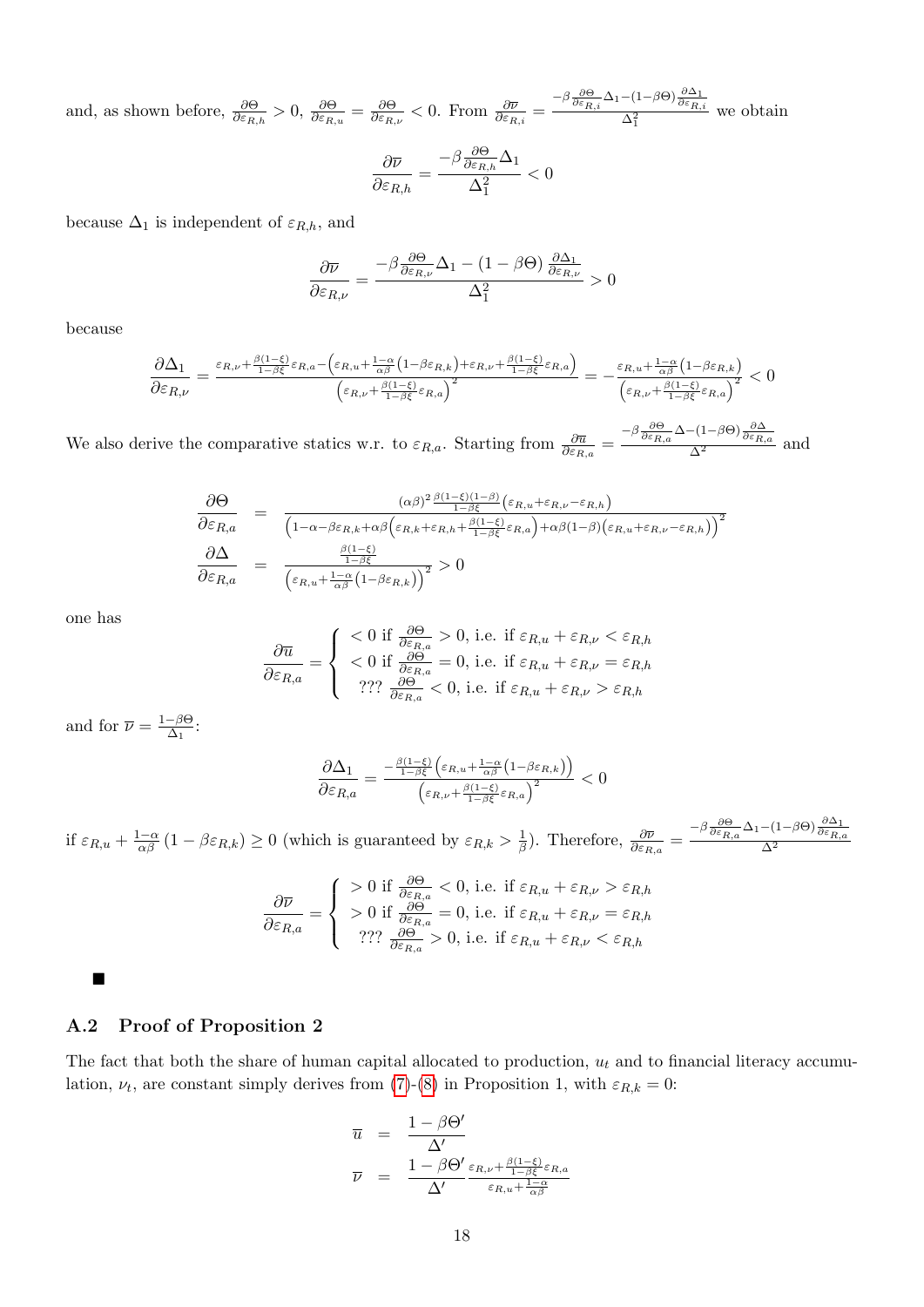where

<span id="page-18-1"></span>
$$
\Theta' = \frac{1 - \alpha + \alpha \beta \left(\varepsilon_{R,h} + \frac{\beta(1-\xi)}{1-\beta \xi} \varepsilon_{R,a}\right)}{1 - \alpha + \alpha \beta \left(\varepsilon_{R,h} + \frac{\beta(1-\xi)}{1-\beta \xi} \varepsilon_{R,a}\right) + \alpha \beta (1-\beta) \left(\varepsilon_{R,u} + \varepsilon_{R,\nu} - \varepsilon_{R,h}\right)}
$$
(45)

$$
\Delta' = \frac{\varepsilon_{R,u} + \frac{1-\alpha}{\alpha\beta} + \varepsilon_{R,\nu} + \frac{\beta(1-\xi)}{1-\beta\xi}\varepsilon_{R,a}}{\varepsilon_{R,u} + \frac{1-\alpha}{\alpha\beta}}
$$
(46)

Notice that  $\varepsilon_{R,k} = 0 \leq \frac{1-\alpha}{\beta}$  $\frac{-\alpha}{\beta}$ , given that  $\alpha < 1$ . Therefore, by Proposition 1, we have that  $\overline{u} \in (0,1)$ ,  $\overline{\nu} \in [0, 1)$  and  $\overline{u} + \overline{\nu} < 1$ .

Again by Proposition 1 (see [\(12\)](#page-6-2)) one obtains  $\frac{h_{t+1}}{h_t} = 1 + \gamma_h = b(1 - \overline{u} - \overline{\nu})$ . Therefore the long-run rate of growth of human capital in our model  $\gamma_h$  is positive only if  $b > \frac{1}{1-\overline{u}-\overline{\nu}}$ . The expression for  $\overline{u} + \overline{\nu}$  can be obtained from [\(43\)](#page-15-0) with  $\varepsilon_{R,k} = 0$ :

$$
\overline{u} + \overline{\nu} = 1 - \beta \left( 1 - \frac{\alpha \beta (1 - \beta) (\varepsilon_{R,u} + \varepsilon_{R,\nu} - \varepsilon_{R,h})}{1 - \alpha + \alpha \beta (\varepsilon_{R,h} + \frac{\beta (1 - \xi)}{1 - \beta \xi} \varepsilon_{R,a}) + \alpha \beta (1 - \beta) (\varepsilon_{R,u} + \varepsilon_{R,\nu} - \varepsilon_{R,h})} \right)
$$
\n
$$
= 1 - \beta \left( \frac{1 - \alpha + \alpha \beta (\varepsilon_{R,h} + \frac{\beta (1 - \xi)}{1 - \beta \xi} \varepsilon_{R,a})}{1 - \alpha + \alpha \beta (\varepsilon_{R,h} + \frac{\beta (1 - \xi)}{1 - \beta \xi} \varepsilon_{R,a}) + \alpha \beta (1 - \beta) (\varepsilon_{R,u} + \varepsilon_{R,\nu} - \varepsilon_{R,h})} \right)
$$
\n
$$
= 1 - \beta \Theta'
$$

hence

<span id="page-18-2"></span>
$$
1 - (\overline{u} + \overline{\nu}) = \beta \Theta'
$$
 (47)

and therefore

$$
\gamma_h=b\beta\Theta'-1
$$

We have  $\gamma_h > 0$  if  $b > \frac{1}{\beta \Theta'}$ .

It is easy to verify that  $a_t$  grows at the same rate as human capital,  $\gamma_a = \gamma_h$ :

$$
1 + \gamma_a = \frac{a_{t+1}}{a_t} = \frac{\overline{\nu}^{1-\xi} h_t^{1-\xi} a_t^{\xi}}{\overline{\nu}^{1-\xi} h_{t-1}^{1-\xi} a_{t-1}^{\xi}} = \left(\frac{h_t}{h_{t-1}}\right)^{1-\xi} \left(\frac{a_t}{a_{t-1}}\right)^{\xi} = \left(1 + \gamma_h\right)^{1-\xi} \left(1 + \gamma_a\right)^{\xi}
$$

which holds only if  $\gamma_a = \gamma_h$ , when both  $\gamma_h$  and  $\gamma_a$  are strictly positive.

Let  $\gamma_k$  be the rate of growth of physical capital  $k_t$ . By using  $u_t = \overline{u}$  and the budget constraint for physical capital in (5), one obtains

$$
1 + \gamma_k = \frac{k_{t+1}}{k_t} = \frac{R_t \alpha \beta \overline{u}^{1-\alpha} k_t^{\alpha} h_t^{1-\alpha}}{R_{t-1} \alpha \beta \overline{u}^{1-\alpha} k_{t-1}^{\alpha} h_{t-1}^{1-\alpha}}
$$

where  $R_t$  is the return on savings generated at time t, i.e.  $R(h_t, a_t, \overline{u}, \overline{\nu})$ , while  $R_{t-1}$  is the return on savings generated at  $t-1$ , i.e.  $R(h_{t-1}, a_{t-1}, \overline{u}, \overline{\nu})$ . Therefore:

$$
1 + \gamma_k = \frac{R_t}{R_{t-1}} \left(\frac{k_t}{k_{t-1}}\right)^{\alpha} \left(\frac{h_t}{h_{t-1}}\right)^{1-\alpha}
$$

$$
1 + \gamma_k = \frac{R_t}{R_{t-1}} \left(1 + \gamma_k\right)^{\alpha} \left(1 + \gamma_h\right)^{1-\alpha}
$$

and solving for  $1 + \gamma_k$ :

<span id="page-18-0"></span>
$$
1 + \gamma_k = \left(\frac{R_t}{R_{t-1}}\right)^{\frac{1}{1-\alpha}} (1 + \gamma_h) = (1 + \gamma_R)^{\frac{1}{1-\alpha}} (1 + \gamma_h)
$$
\n(48)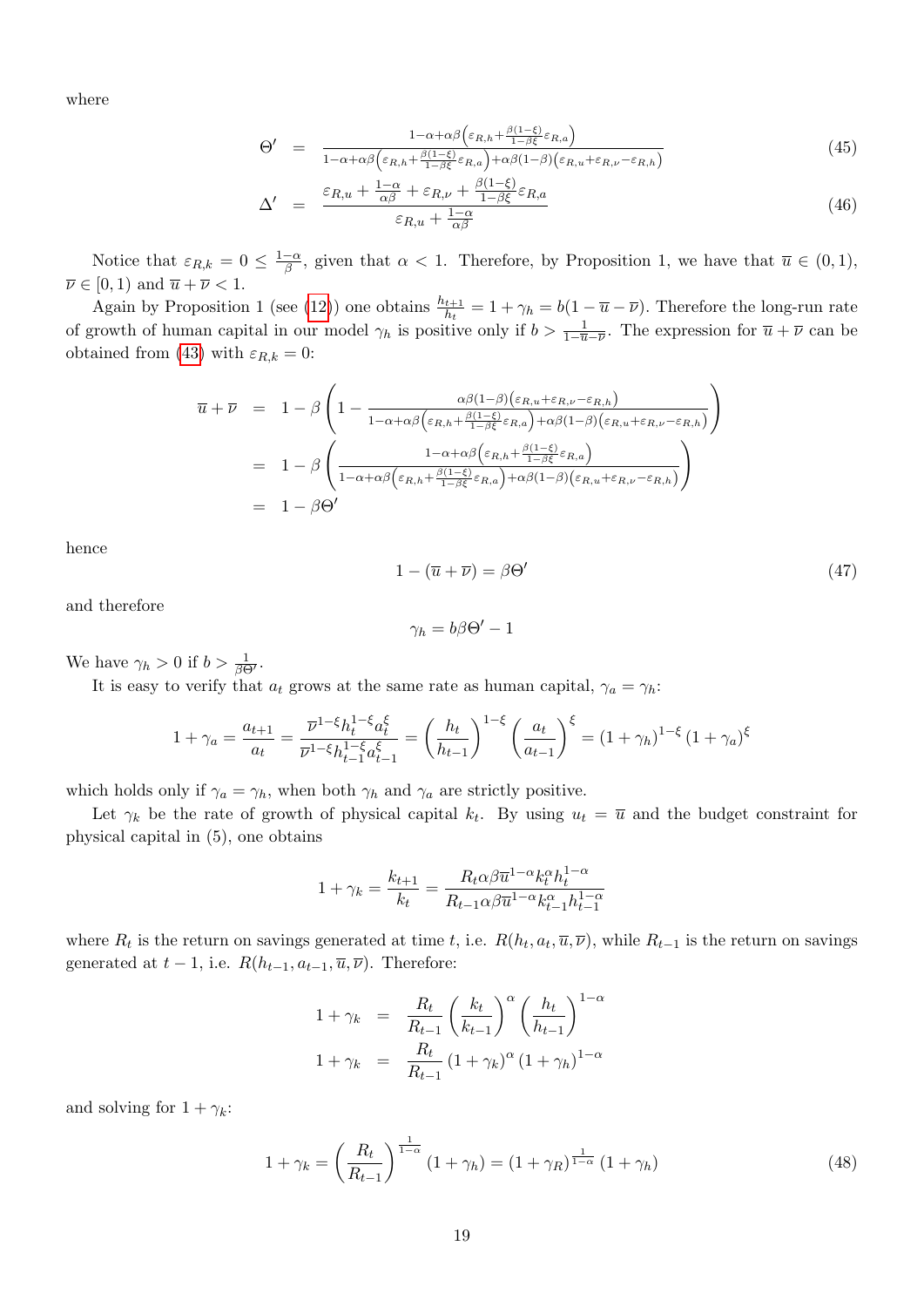where  $\gamma_R$  is the growth rate of the financial sector' return.

Given that the return function  $R(h, a, \overline{u}, \overline{\nu})$  is strictly increasing in all its arguments,  $\gamma_R \geq 0$  as long as  $h_t$  and  $a_t$  are non-decreasing. We have obtained above that  $\gamma_a = \gamma_h > 0$  if  $b > \frac{1}{\beta \Theta'}$ , and therefore under this condition  $\gamma_R \geq 0$ . From [\(48\)](#page-18-0) one derives that  $\gamma_k > 0$ .

As for the growth rate of production  $\gamma_y$  (and consumption, since with  $\varepsilon_{R,k} = 0$  the optimal consumption  $c_t = (1 - \alpha \beta) y_t$ :

$$
1 + \gamma_y = \frac{y_t}{y_{t-1}} = \frac{\overline{u}^{1-\alpha} k_t^{\alpha} h_t^{1-\alpha}}{\overline{u}^{1-\alpha} k_{t-1}^{\alpha} h_{t-1}^{1-\alpha}} = \left(\frac{k_t}{k_{t-1}}\right)^{\alpha} \left(\frac{h_t}{h_{t-1}}\right)^{1-\alpha}
$$
  
\n
$$
= (1 + \gamma_k)^{\alpha} (1 + \gamma_h)^{1-\alpha}
$$
  
\n
$$
= \left(\frac{R_t}{R_{t-1}}\right)^{\frac{\alpha}{1-\alpha}} (1 + \gamma_h)^{\alpha} (1 + \gamma_h)^{1-\alpha}
$$
  
\n
$$
= \left(\frac{R_t}{R_{t-1}}\right)^{\frac{\alpha}{1-\alpha}} (1 + \gamma_h) = (1 + \gamma_R)^{\frac{\alpha}{1-\alpha}} (1 + \gamma_h)
$$
 (49)

by using  $(48)$ .

Concerning the comparative statics of  $\gamma_h$  w.r. to the elasticities of R, from [\(18\)](#page-8-0) we have:

$$
\frac{\partial \gamma_h}{\partial \varepsilon_{R,i}} = b\beta \frac{\partial \Theta'}{\partial \varepsilon_{R,i}}
$$

for all  $\varepsilon_{R,i} = \{\varepsilon_{R,h}, \varepsilon_{R,a}, \varepsilon_{R,u}, \varepsilon_{R,\nu}\}.$  Moreover,

$$
\frac{\partial \Theta'}{\partial \varepsilon_{R,h}} = \frac{\alpha \beta \left(1 - \alpha + \alpha \beta \left(\varepsilon_{R,h} + \frac{\beta(1-\xi)}{1-\beta \xi}\varepsilon_{R,a}\right) + \alpha \beta (1-\beta)\left(\varepsilon_{R,u} + \varepsilon_{R,\nu} - \varepsilon_{R,h}\right)\right) + \left(1 - \alpha + \alpha \beta \left(\varepsilon_{R,h} + \frac{\beta(1-\xi)}{1-\beta \xi}\varepsilon_{R,a}\right)\right) (\alpha \beta - \alpha \beta (1-\beta))}{\left(1 - \alpha + \alpha \beta \left(\varepsilon_{R,h} + \frac{\beta(1-\xi)}{1-\beta \xi}\varepsilon_{R,a}\right) + \alpha \beta (1-\beta)\left(\varepsilon_{R,u} + \varepsilon_{R,\nu} - \varepsilon_{R,h}\right)\right)^2}
$$
\n
$$
= \frac{\alpha \beta^2 \left(\varepsilon_{R,u} + \varepsilon_{R,\nu}\right) + \alpha \beta \left(1 - \alpha + \alpha \beta \frac{\beta(1-\xi)}{1-\beta \xi}\varepsilon_{R,a}\right)}{\left(1 - \alpha + \alpha \beta \left(\varepsilon_{R,h} + \frac{\beta(1-\xi)}{1-\beta \xi}\varepsilon_{R,a}\right) + \alpha \beta (1-\beta)\left(\varepsilon_{R,u} + \varepsilon_{R,\nu} - \varepsilon_{R,h}\right)\right)^2} > 0
$$

while it is immediate to see from [\(45\)](#page-18-1) that  $\frac{\partial \Theta'}{\partial \varepsilon_{R,u}} = \frac{\partial \Theta'}{\partial \varepsilon_{R,v}}$  $\frac{\partial \Theta'}{\partial \varepsilon_{R,\nu}} < 0.$ For completeness, we also compute

$$
\frac{\partial \Theta'}{\partial \varepsilon_{R,a}} = \frac{\frac{\alpha \beta^2 (1-\xi)}{1-\beta \xi} \left(1 - \alpha + \alpha \beta \left(\varepsilon_{R,h} + \frac{\beta (1-\xi)}{1-\beta \xi} \varepsilon_{R,a}\right) + \alpha \beta (1-\beta) \left(\varepsilon_{R,u} + \varepsilon_{R,\nu} - \varepsilon_{R,h}\right)\right) - \left(1 - \alpha + \alpha \beta \left(\varepsilon_{R,h} + \frac{\beta (1-\xi)}{1-\beta \xi} \varepsilon_{R,a}\right)\right) \frac{\alpha \beta^2 (1-\xi)}{1-\beta \xi}}{\left(1 - \alpha + \alpha \beta \left(\varepsilon_{R,h} + \frac{\beta (1-\xi)}{1-\beta \xi} \varepsilon_{R,a}\right) + \alpha \beta (1-\beta) \left(\varepsilon_{R,u} + \varepsilon_{R,\nu} - \varepsilon_{R,h}\right)\right)^2}
$$
\n
$$
= \frac{\alpha \beta (1-\beta) \frac{\alpha \beta^2 (1-\xi)}{1-\beta \xi}}{\left(1 - \alpha + \alpha \beta \left(\varepsilon_{R,h} + \frac{\beta (1-\xi)}{1-\beta \xi} \varepsilon_{R,a}\right) + \alpha \beta (1-\beta) \left(\varepsilon_{R,u} + \varepsilon_{R,\nu} - \varepsilon_{R,h}\right)\right)^2} \left(\varepsilon_{R,u} + \varepsilon_{R,\nu} - \varepsilon_{R,h}\right)
$$

whose sign corresponds to the sign of  $\varepsilon_{R,u} + \varepsilon_{R,\nu} - \varepsilon_{R,h}$ . Therefore:

$$
\frac{\partial \gamma_h}{\partial \varepsilon_{R,a}} \geq 0 \text{ if } \varepsilon_{R,u} + \varepsilon_{R,\nu} \geq \varepsilon_{R,h}
$$
  

$$
\frac{\partial \gamma_h}{\partial \varepsilon_{R,a}} < 0 \text{ if } \varepsilon_{R,u} + \varepsilon_{R,\nu} < \varepsilon_{R,h}
$$

П

#### A.3 Proof of Proposition 3

We start by recalling the BGP in a standard Uzawa-Lucas model without financial sector. The long-run rate of growth of human capital  $\frac{h_{t+1}}{h_t} = 1 + \gamma_L^{UL} = 1 + \gamma^{UL} = b(1 - \overline{u}) = b\beta$ , given that  $1 - \overline{u} = \beta$ , with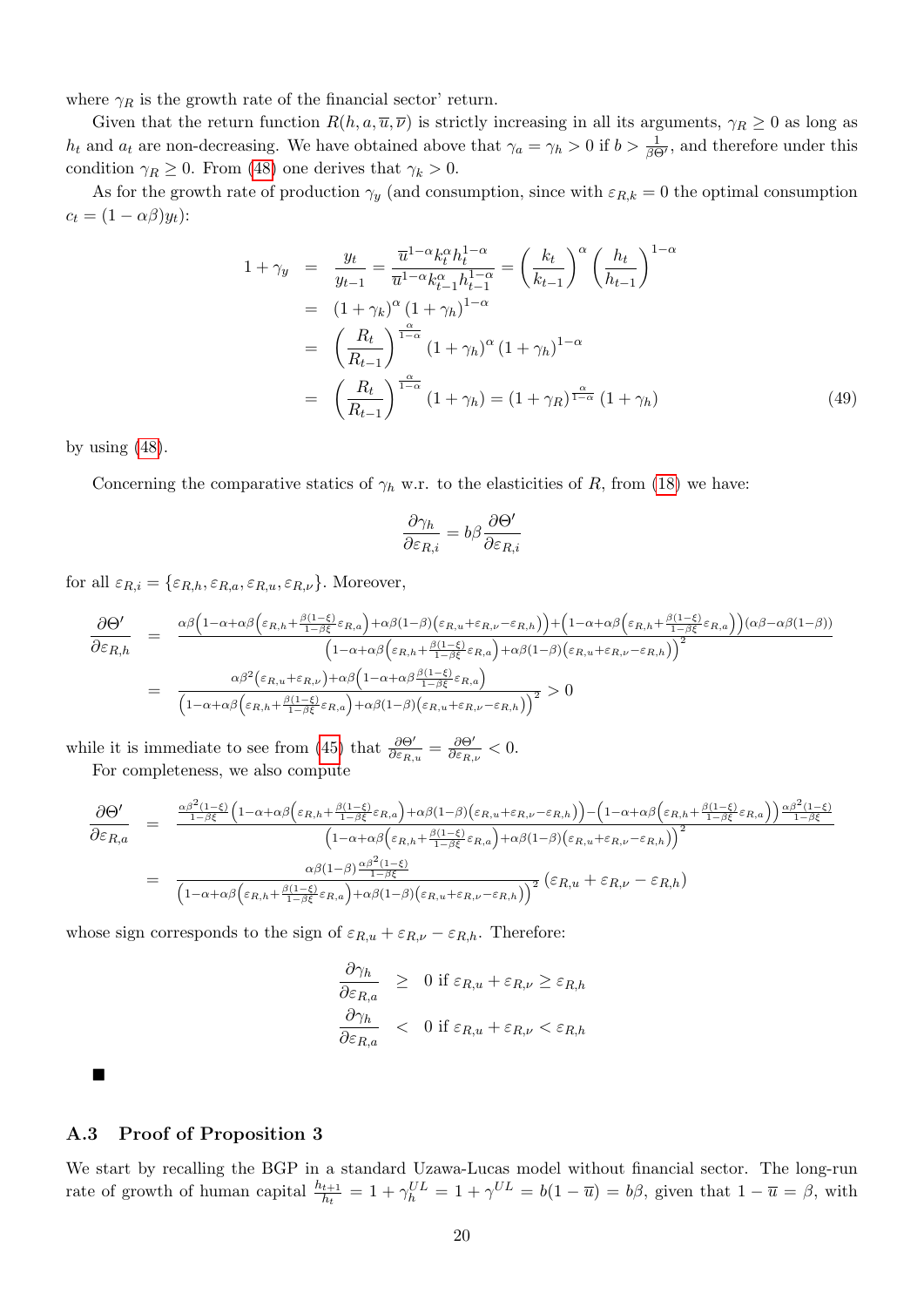$\gamma^{UL} > 0$  if  $b > \frac{1}{\beta}$ .

Let us fix the same  $b$  across the two models. From  $(12)$  and  $(47)$ , we have that in our framework  $1 + \gamma_h = b\beta\Theta'$ , and  $\gamma_h > 0$  if  $b > \frac{1}{\beta\Theta'}$ . It is straightforward to see that  $\gamma_h > \gamma^{UL}$   $(\gamma_h \leq \gamma^{UL})$  if  $\Theta' > 1$  $(\Theta' \leq 1)$ . For simplicity, let us define  $\Gamma = 1 - \Theta'$ , that is:

$$
\Gamma = 1 - \frac{1 - \alpha + \alpha \beta \left(\varepsilon_{R,h} + \frac{\beta(1-\xi)}{1-\beta \xi}\varepsilon_{R,a}\right)}{1 - \alpha + \alpha \beta \left(\varepsilon_{R,h} + \frac{\beta(1-\xi)}{1-\beta \xi}\varepsilon_{R,a}\right) + \alpha \beta (1-\beta) \left(\varepsilon_{R,u} + \varepsilon_{R,\nu} - \varepsilon_{R,h}\right)}} = \frac{\alpha \beta (1-\beta) \left(\varepsilon_{R,u} + \varepsilon_{R,\nu} - \varepsilon_{R,h}\right)}{1 - \alpha + \alpha \beta \left(\varepsilon_{R,h} + \frac{\beta(1-\xi)}{1-\beta \xi}\varepsilon_{R,a}\right) + \alpha \beta (1-\beta) \left(\varepsilon_{R,u} + \varepsilon_{R,\nu} - \varepsilon_{R,h}\right)}}
$$

We have that  $\gamma_h > \gamma^{UL}$   $(\gamma_h \leq \gamma^{UL})$  if  $\Gamma < 0$   $(\Gamma \geq 0)$ .

Let us study the sign of Γ. We start from its denominator. Given that all elasiticites are non-negative and  $\alpha < 1$ , Γ's denominator is always positive if  $\varepsilon_{R,u} + \varepsilon_{R,\nu} - \varepsilon_{R,h} \ge 0$ . If  $\varepsilon_{R,u} + \varepsilon_{R,\nu} - \varepsilon_{R,h} < 0$  we have that

$$
1 - \alpha + \alpha \beta \left( \varepsilon_{R,h} + \frac{\beta(1-\xi)}{1-\beta \xi} \varepsilon_{R,a} \right) + \alpha \beta (1-\beta) \left( \varepsilon_{R,u} + \varepsilon_{R,\nu} - \varepsilon_{R,h} \right) > 0
$$
  

$$
1 - \alpha + \alpha \beta \frac{\beta(1-\xi)}{1-\beta \xi} \varepsilon_{R,a} + \alpha \beta^2 \varepsilon_{R,h} > -\alpha \beta (1-\beta) \left( \varepsilon_{R,u} + \varepsilon_{R,\nu} \right)
$$

A sufficient condition for the above inequality to be satisfied is

$$
\frac{\beta(1-\xi)}{1-\beta\xi}\varepsilon_{R,a} + \beta\varepsilon_{R,h} > 0
$$

because  $1 - \alpha > 0$  and both  $\varepsilon_{R,u}$  and  $\varepsilon_{R,v}$  are non-negative. This always holds because also  $\varepsilon_{R,a}$  and  $\varepsilon_{R,h}$  are non-negative. Therefore, we can conclude that  $den(\Gamma) > 0$  and  $sgn(\Gamma) = sgn(\varepsilon_{R,u} + \varepsilon_{R,\nu} - \varepsilon_{R,h}).$ Summarizing:

- if  $\varepsilon_{R,u} + \varepsilon_{R,\nu} \ge \varepsilon_{R,h}$  then  $\Gamma \ge 0$  and  $\gamma_h \le \gamma^{UL}$ ;

- if  $\varepsilon_{R,u} + \varepsilon_{R,\nu} < \varepsilon_{R,h}$  then  $\Gamma < 0$  and  $\gamma_h > \gamma^{UL}$ .

Let us move to the comparison of  $\gamma_y$  with  $\gamma^{UL}$ . Given [\(20\)](#page-8-0), it is straightforward to verify that  $\gamma_y > \gamma^{UL}$ as long as  $\gamma_R \geq 0$  and  $\gamma_h > \gamma^{UL}$ , that is when  $\varepsilon_{R,u} + \varepsilon_{R,\nu} < \varepsilon_{R,h}$ .

If  $\varepsilon_{R,u} + \varepsilon_{R,\nu} \ge \varepsilon_{R,h}$  then  $\gamma_h \le \gamma^{UL}$  and we have that  $\gamma_y \ge \gamma^{UL}$  only if

$$
1 + \gamma_y = (1 + \gamma_R)^{\frac{\alpha}{1 - \alpha}} (1 + \gamma_h) \ge 1 + \gamma^{UL}
$$

We substitute for  $1 + \gamma_h = b\beta\Theta'$  obtained above and for  $\gamma^{UL} = b\beta - 1$ :

$$
(1 + \gamma_R)^{\frac{\alpha}{1 - \alpha}} b\beta \Theta' \geq b\beta
$$
  

$$
1 + \gamma_R \geq \left(\frac{1}{\Theta'}\right)^{\frac{1 - \alpha}{\alpha}}
$$

that proves the proposition.[18](#page-0-0)

 $\blacksquare$ 

### References

1. Al-Bahrani, A., Buser, W. and D. Patel (2020). Early Causes of Financial Disquiet and the Gender Gap in Financial Literacy: Evidence from College Students in the Southeastern United States. Journal of Family and Economic Issues, 41(3), 558-571.

<sup>&</sup>lt;sup>18</sup>Recall that  $\Theta' < 1$  if  $\varepsilon_{R,u} + \varepsilon_{R,\nu} > \varepsilon_{R,h}$ . In this case,  $\gamma_h < \gamma^{UL}$  and in order to obtain that  $\gamma_y > \gamma^{UL}$  we need that  $\gamma_R$  is "sufficiently high"  $(1/\Theta' > 1)$ .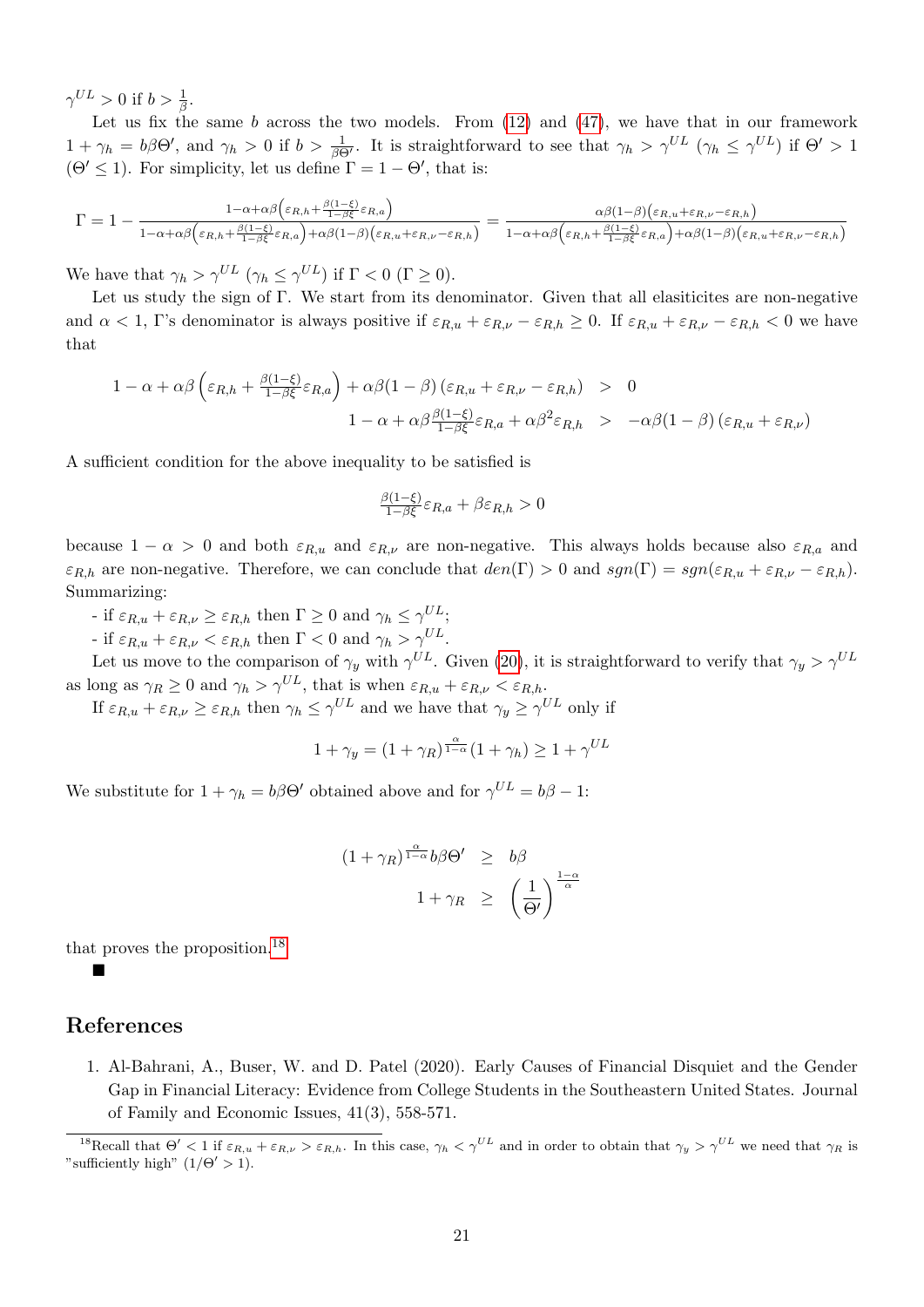- 2. Ameriks, J., Caplin, A. and J. Leahy (2003). Wealth accumulation and the propensity to plan. Quarterly Journal of Economics, 118(3), 1007-1047.
- 3. Arrondel, L. (2018). Financial Literacy and Asset Behaviour: Poor Education and Zero for Conduct? Comparative Economic Studies, 60(1), 144-160.
- 4. Arrow, K.J. (1962). The Economic Implications of Learning by Doing. Review of Economic Studies, 29(3), 155-173.
- 5. Arrow, K.J. (1987). The demand for information and the distribution of income. Probability in the Engineering and Informational Sciences, 1(1), 3-13.
- 6. Becker, G. (1964). Human Capital. Chicago: The University of Chicago Press.
- 7. Behrman, J.R., Mitchell, O.S., Soo, C.K. and D. Bravo (2012). How financial literacy affects household wealth accumulation. American Economic Review, 102(3), 300-304.
- 8. Bernanke, B.S. (2011). Financial literacy, statement provided for the record of a hearing held on 12 April 2011 conducted by the Subcommittee on Oversight of Government Management, the Federal Workforce, and the District of Columbia, Committee on Homeland Security and Governmental Affairs, US Senate, Washington DC, 20 April 2011.
- 9. Bianchi, M. (2018). Financial literacy and portfolio dynamics. Journal of Finance, 73(2), 831-859.
- 10. Brown, J.R., Kapteyn, A. and O.S. Mitchell. (2016). Framing and Claiming: How Information-Framing Affects Expected Social Security Claiming Behavior. Journal of Risk and Insurance, 83(1), 139-162.
- 11. Brown, M., Guin B. and S. Morkoetter (2016a). Deposit withdrawals from distressed commercial banks: The importance of switching costs. University of St. Gallen, School of Finance, Research Paper No. 2013-19. St. Gallen: University of St. Gallen.
- 12. Calvet, L.E., Campbell, J.Y. and P. Sodini (2009). Measuring the financial sophistication of households. American Economic Review, 99(2), 393-398.
- 13. Campbell, J. (2006). Household Finance. Journal of Finance, 61(4), 1553-1604.
- 14. Chen, J., Jiang J. and Y.-J. Liu (2018). Financial literacy and gender difference in loan performance. Journal of Empirical Finance, 48, 307-320.
- 15. Christelis, D., Jappelli, T. and M. Padula (2010). Cognitive Ability and Portfolio Choice. European Economic Review, 54(1), 18-38.
- 16. Cole, S. and G. Shastry (2008). If You Are So Smart, Why Aren't You Rich? The Effects of Education, Financial Literacy and Cognitive Ability on Financial Market Participation. Working Paper No. 09- 071. Harvard Business School, Wellesley College (unpublished).
- 17. Cole, S., Sampson T. and B. Zia (2011). Prices or Knowledge? What Drives Demand for Financial Services in Emerging Markets? Journal of Finance, 66(6), 1933-1967.
- 18. Delavande, A., Rohwedder, S. and R. Willis (2008). Preparation for Retirement, Financial Literacy and Cognitive Resources. Working Paper No. 2008-190. Ann Arbor: University of Michigan, Michigan Retirement Research Center.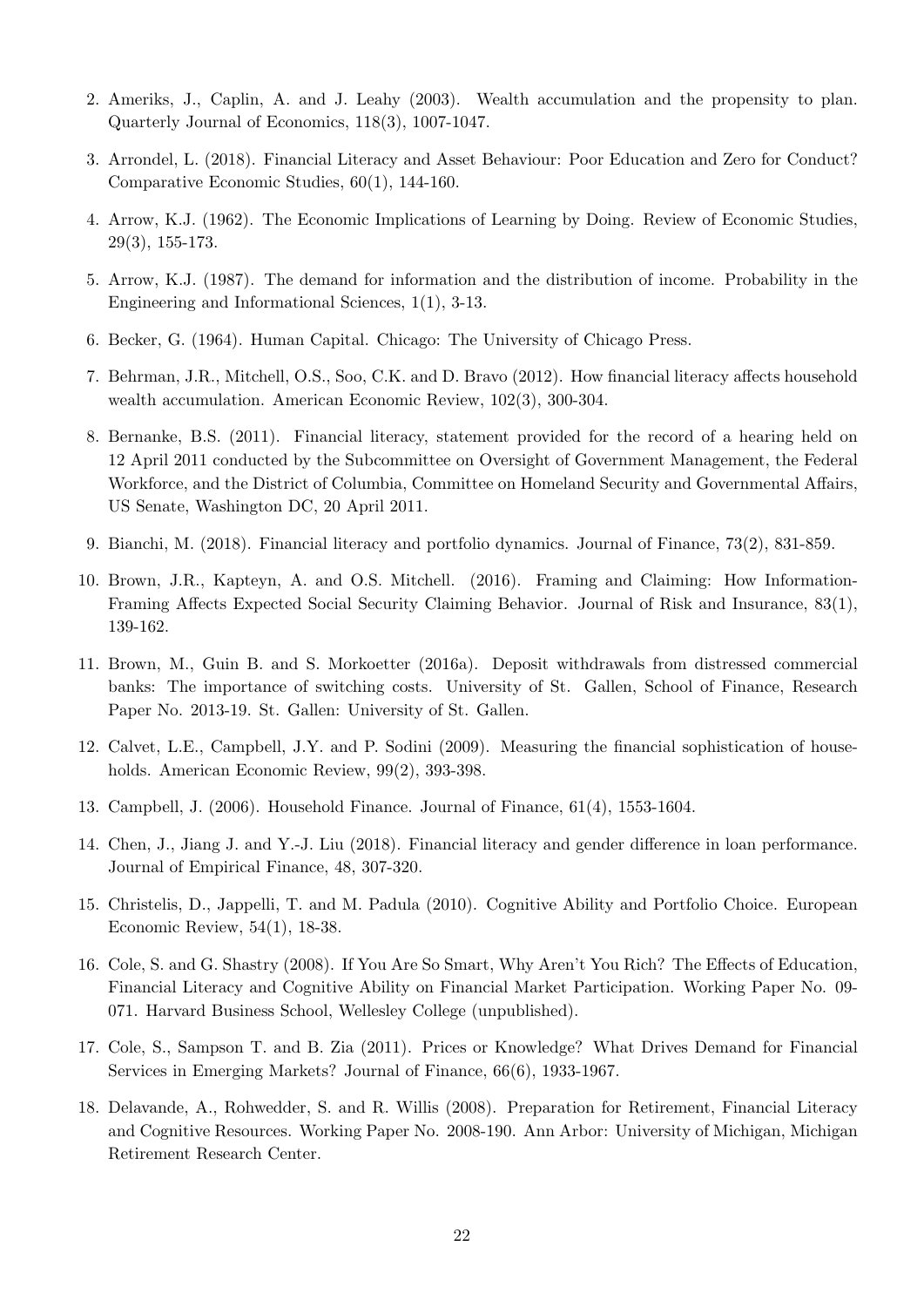- 19. Deuflhard, F., Georgarakos D. and R. Inderst (2019). Financial Literacy and Savings Account Returns. Journal of the European Economic Association, 17(1), 131-164.
- 20. Feng, X., Bin L., Xinyuan S., and S. Ma (2019). Financial Literacy and Household Finances: A Bayesian Two-Part Latent Variable Modeling Approach. Journal of Empirical Finance, 51, 119-137.
- 21. Gerardi, K., Goette L. and S. Meier (2010). Financial Literacy and Subprime Mortgage Delinquency: Evidence from a Survey Matched to Administrative Data. Federal Reserve Bank of Atlanta, Working Paper No. 2010-10, downloadable at: https://www.atlantafed.org/-/media/documents/research/publications/w
- 22. Goyal, K. and S. Kumar (2021). Financial literacy: A systematic review and bibliometric analysis. International Journal of Consumer Studies, 45(1), 80-105.
- 23. Greenwood, J. and B. Jovanovic (1990). Financial development, growth, and the distribution of income. Journal of Political Economy, 98, 1076-1107
- 24. Grohmann, A., Klühs T. and L. Menkhoff (2018). Does financial literacy improve financial inclusion? Cross country evidence. World Development, 111, 84-96.
- 25. Guiso, L. and T. Jappelli (2008). Financial literacy and portfolio diversification. EUI Working Paper No. ECO 2008/31. Florence: European University Institute, downloadable at: http://hdl.handle.net/1814/9811
- 26. Guiso, L. and E. Viviano (2015). How much can financial literacy help? Review of Finance, 19, 1347-1382.
- 27. Haliassos, M. and C. Bertaut (1995). Why do so few hold stocks? Economic Journal, 105(432), 1110-1129.
- 28. Hasler, A., Lusardi, A. and N. Oggero (2018). Financial fragility in the US: Evidence and implications. GFLEC Working Paper n. 2018-1. Washington, DC: Global Financial Literacy Excellence Center, The George Washington University School of Business, downloadable at: https://gflec.org/wpcontent/uploads/2018/04/Financial-Fragility-Research-Paper-04-16-2018-Final.pdf
- 29. Hastings, J.S. and L. Tejeda-Ashton (2008). Financial Literacy, Information, and Demand Elasticity: Survey and Experimental Evidence from Mexico. NBER Working Paper No. 14538.
- 30. Hsiao, Y.-J. and W.-C. Tsai (2018). Financial literacy and participation in the derivatives markets. Journal of Banking & Finance, 88, 15-29.
- 31. Huston, S.J. (2010). Measuring Financial Literacy. Journal of Consumer Affairs, 44(2), 296-316.
- 32. Jappelli, T. and M. Padula (2013). Investment in financial literacy and saving decisions. Journal of Banking & Finance, 37, 2779-2792.
- 33. Kim, H.H., Maurer, R. and O.S. Mitchell (2016). Time is Money: Rational Life Cycle Inertia and the Delegation of Investment Management. Journal of Financial Economics, 121(2), 427-447.
- 34. La Torre, D. and S. Marsiglio (2010). Endogenous technological progress in a multi-sector growth model. Economic Modelling, 27(5), 1017-1028.
- 35. La Torre, D., Marsiglio, S., Mendivil, F. and F. Privileggi (2015). Self-similar measures in multi-sector endogenous growth models, Chaos, Solitons and Fractals 79(1), 40–56.
- 36. Lo Prete, A. (2013). Economic literacy, inequality, and financial development. Economics Letters, 118, 74-76.